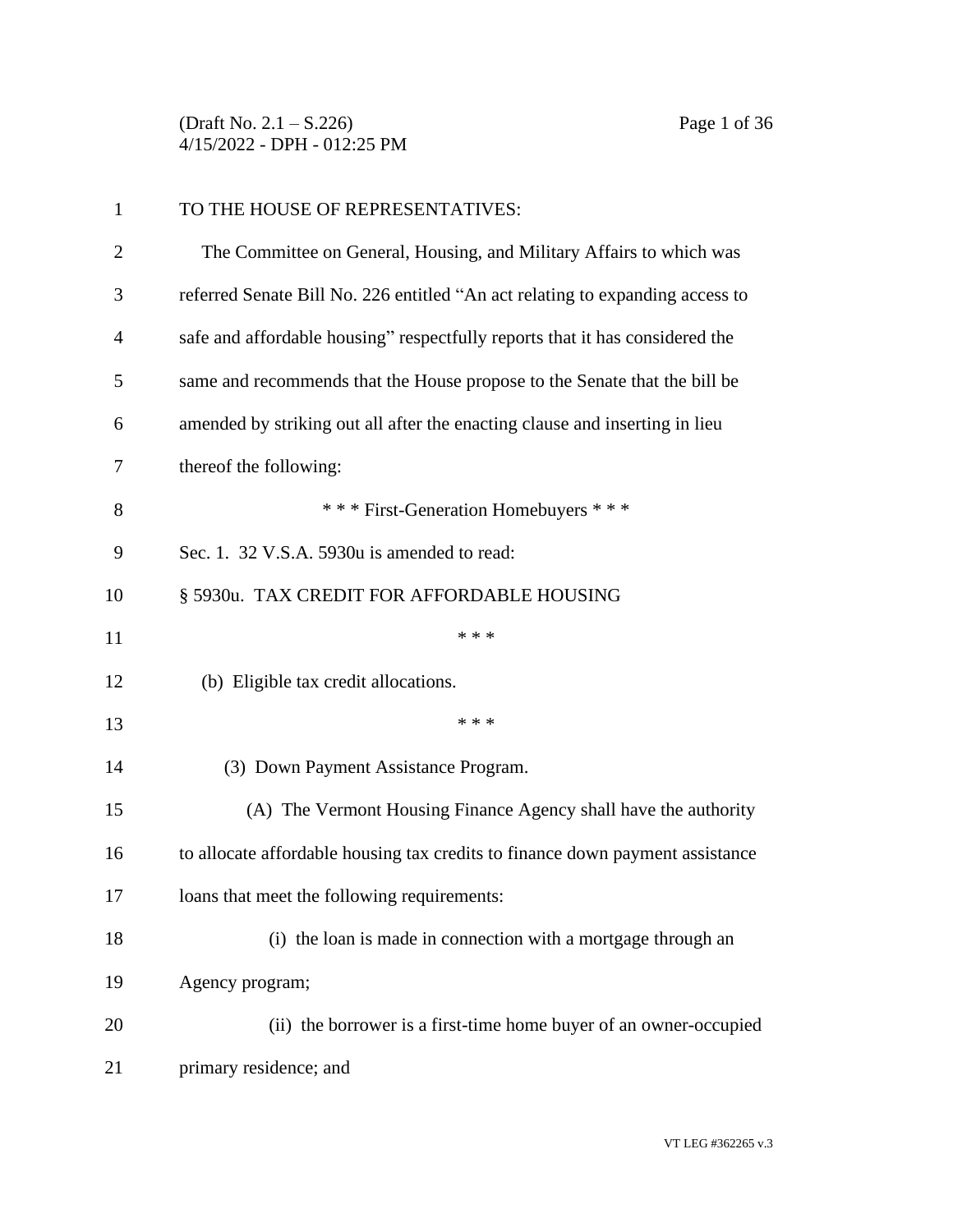## (Draft No. 2.1 – S.226) Page 2 of 36 4/15/2022 - DPH - 012:25 PM

| $\mathbf{1}$   | (iii) the borrower uses the loan for the borrower's down payment                   |
|----------------|------------------------------------------------------------------------------------|
| $\overline{2}$ | or closing costs, or both.                                                         |
| 3              | (B) The Agency shall require the borrower to repay the loan upon the               |
| $\overline{4}$ | transfer or refinance of the residence.                                            |
| 5              | (C) The Agency shall use the proceeds of loans made under the                      |
| 6              | Program for future down payment assistance.                                        |
| 7              | (D) The Agency may reserve funding and adopt guidelines to provide                 |
| 8              | grants to first-time homebuyers who are also first-generation homebuyers.          |
| 9              | * * *                                                                              |
| 10             | Sec. 2. FIRST-GENERATION HOMEBUYER; IMPLEMENTATION;                                |
| 11             | <b>APPROPRIATION</b>                                                               |
| 12             | (a) Guidelines. The Vermont Housing Finance Agency shall adopt                     |
| 13             | guidelines and procedures for the provision of grants to first-generation          |
| 14             | homebuyers pursuant to $32 \text{ V.S.A. }$ § $5930u(b)(3)(D)$ consistent with the |
| 15             | criteria of the Down Payment Assistance Program implemented pursuant to            |
| 16             | $32 \text{ V.S.A. }$ § 5930 $u(b)(3)$ and with this section.                       |
| 17             | (b) As used in this section and $32 \text{ V.S.A.}$ § $5930u(b)(3)(D)$ , a "first- |
| 18             | generation homebuyer" means an applicant who self-attests that the applicant       |
| 19             | is an individual:                                                                  |
| 20             | $(1)(A)$ whose parents or legal guardians do not have any present                  |
| 21             | residential ownership interest in any State; and                                   |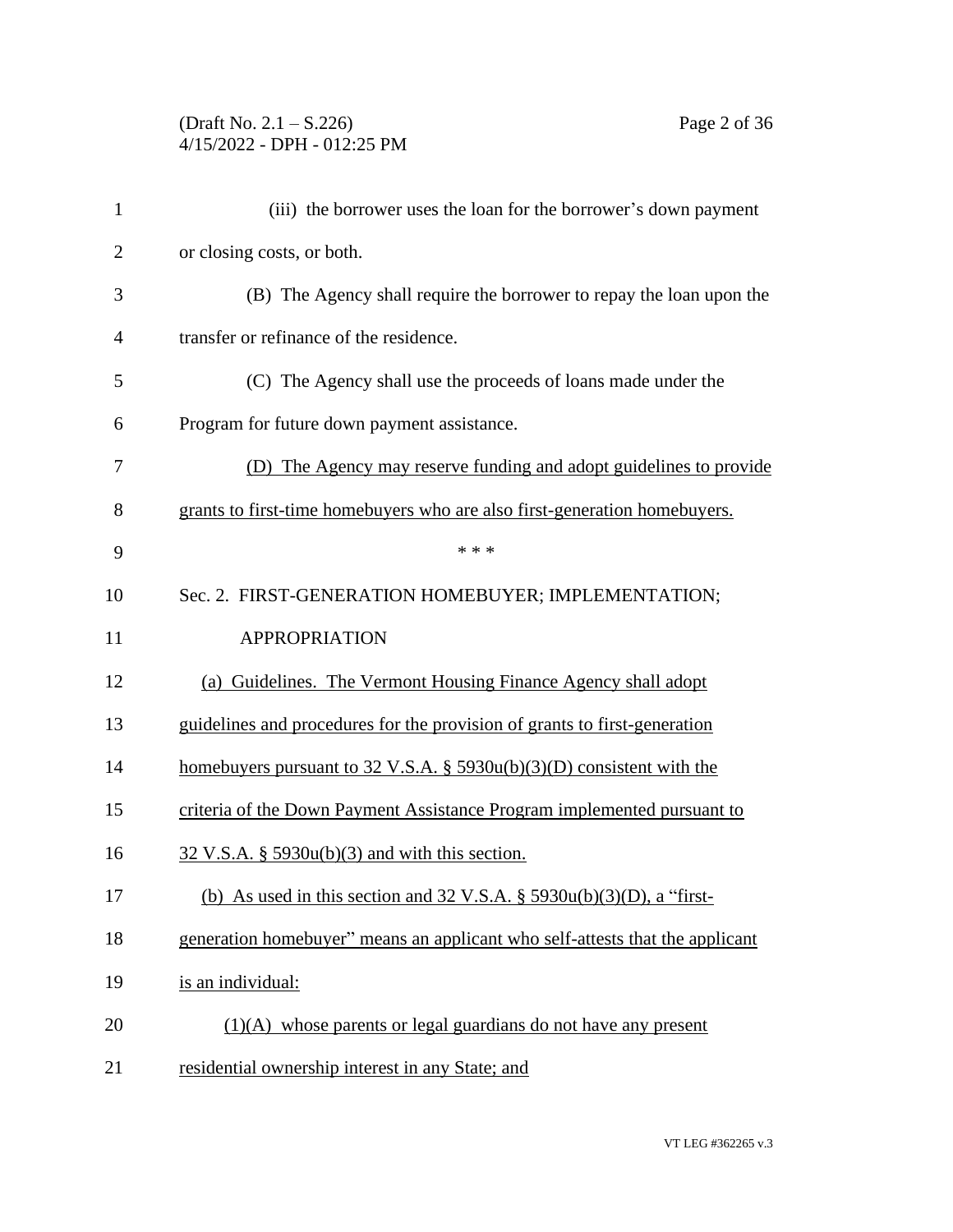## (Draft No. 2.1 – S.226) Page 3 of 36 4/15/2022 - DPH - 012:25 PM

| $\mathbf{1}$   | (B) whose spouse, or domestic partner, and each member of whose                 |
|----------------|---------------------------------------------------------------------------------|
| $\mathbf{2}$   | household has not, during the three-year period ending upon acquisition of the  |
| 3              | eligible home to be acquired, had any present ownership interest in a principal |
| $\overline{4}$ | residence in any State; or                                                      |
| 5              | (2) is an individual who has at any time been placed in foster care.            |
| 6              | (c) Outreach. Recognizing that Black, Indigenous, and Persons of Color          |
| 7              | have historically not had access to capital for homeownership purchases and     |
| 8              | have been systemically discriminated against in the housing market, the         |
| 9              | Agency shall work with Vermont chapters of the NAACP, AALV, and                 |
| 10             | USCRI; the Executive Director of Racial Equity; the Vermont Commission on       |
| 11             | Native American Affairs; and local racial justice organizations to develop a    |
| 12             | plan of active outreach and implementation to ensure that down payment          |
| 13             | assistance opportunities are effectively communicated, and that funds are       |
| 14             | equitably available, to communities of Vermonters who have historically         |
| 15             | suffered housing discrimination.                                                |
| 16             | (d) Of the amounts appropriated to the Department of Housing and                |
| 17             | Community Development in 2021 Acts and Resolves No. 74, the Department          |
| 18             | shall transfer \$1,000,000.00 to the Vermont Housing Finance Agency to          |
| 19             | provide grants pursuant to 32 V.S.A. § $5930u(b)(3)(D)$ and for the costs of    |
| 20             | administration and outreach pursuant to this section.                           |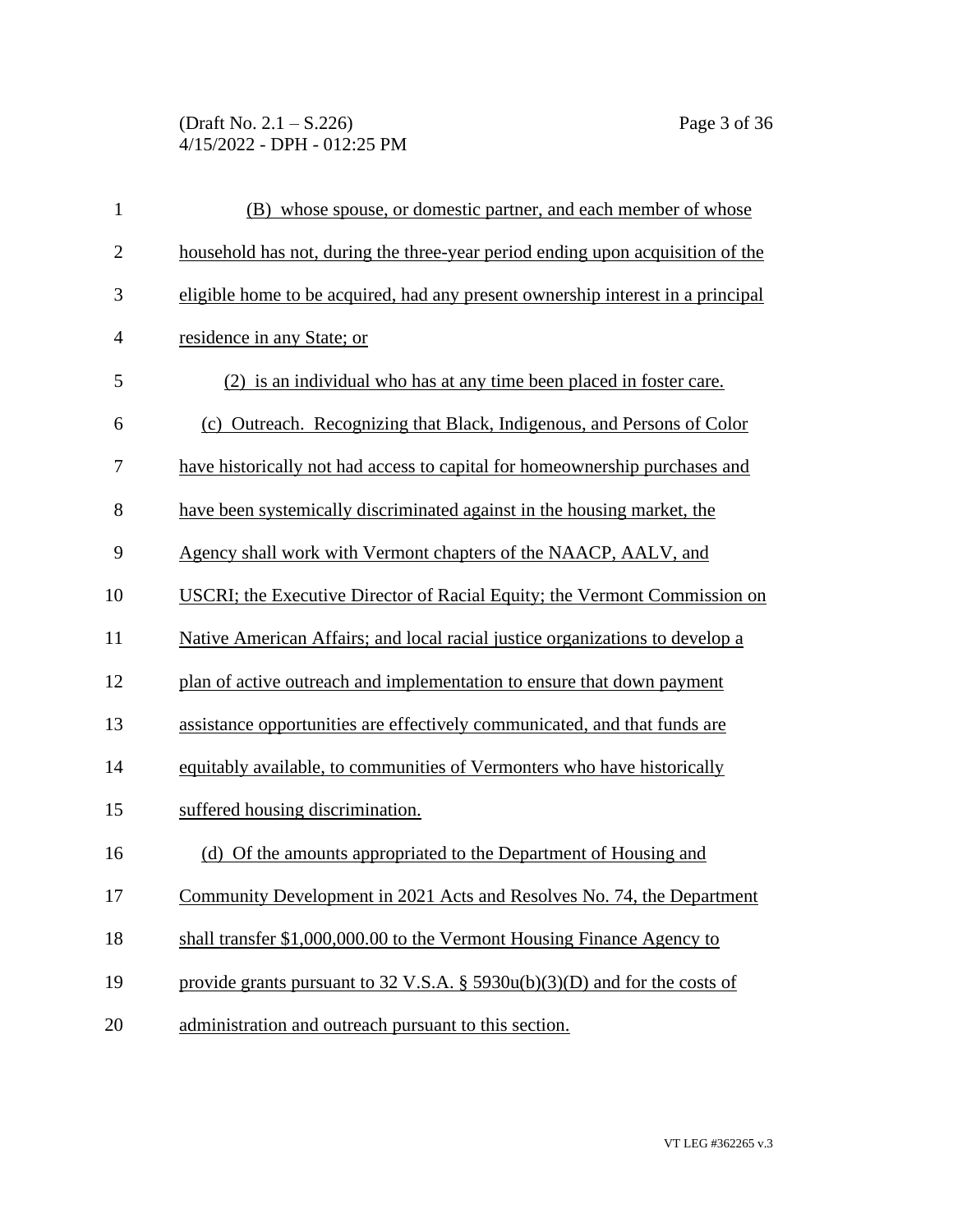(Draft No. 2.1 – S.226) Page 4 of 36 4/15/2022 - DPH - 012:25 PM

| $\mathbf{1}$   | *** Manufactured Home Relocation Incentives ***                                   |
|----------------|-----------------------------------------------------------------------------------|
| $\overline{2}$ | Sec. 3. MANUFACTURED HOME IMPROVEMENT AND                                         |
| 3              | REPLACEMENT PROGRAM                                                               |
| $\overline{4}$ | Of the amounts available from federal COVID-19 relief funds, the                  |
| 5              | following amounts are appropriated to the Department of Housing and               |
| 6              | Community Development for the purposes specified:                                 |
| 7              | (1) \$3,000,000.00 for manufactured home community small-scale                    |
| 8              | capital grants, through which the Department may award not more than              |
| 9              | \$20,000.00 for owners of manufactured housing communities to complete            |
| 10             | small-scale capital needs to help infill vacant lots with homes, which may        |
| 11             | include projects such as disposal of abandoned homes, lot grading/preparation,    |
| 12             | site electrical box issues/upgrades, E911 safety issues, legal fees, transporting |
| 13             | homes out of flood zones, individual septic system, and marketing to help         |
| 14             | make it easier for home-seekers to find vacant lots around the State.             |
| 15             | (2) \$1,000,000.00 for manufactured home repair grants, through which             |
| 16             | the Department may award funding for minor rehab or accessibility projects,       |
| 17             | coordinated as possible with existing programs, for between 250 and 400           |
| 18             | existing homes where the home is otherwise in good condition or in situations     |
| 19             | where the owner is unable to replace the home and the repair will keep them       |
| 20             | housed.                                                                           |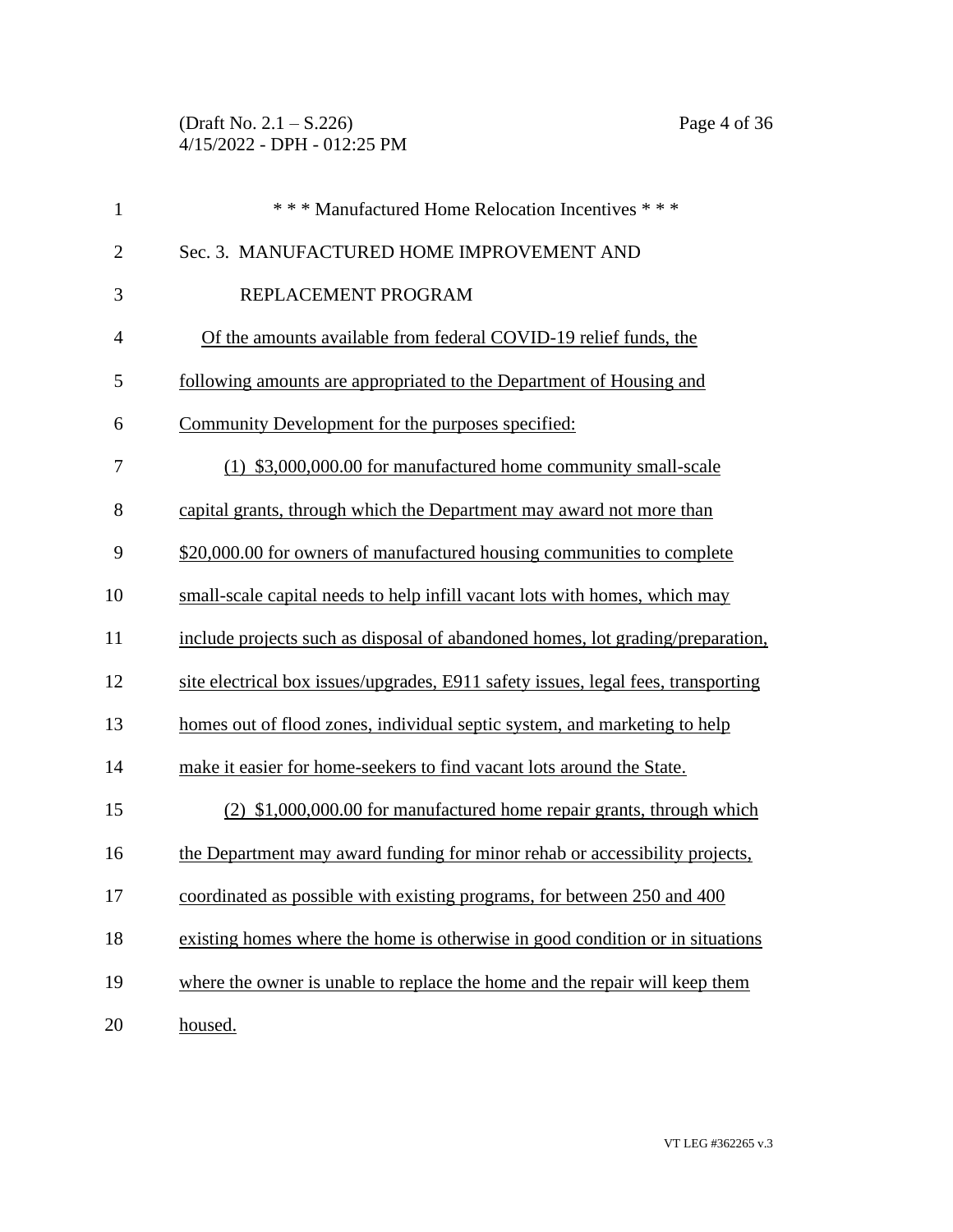(Draft No. 2.1 – S.226) Page 5 of 36 4/15/2022 - DPH - 012:25 PM

| $\mathbf{1}$   | (3) \$1,000,000.00 for new manufactured home foundation grants,                 |
|----------------|---------------------------------------------------------------------------------|
| $\overline{2}$ | through which the Department may award not more than \$15,000.00 per grant      |
| 3              | for a homeowner to pay for a foundation or HUD-approved slab, site              |
| $\overline{4}$ | preparation, skirting, tie-downs, and utility connections on vacant lots within |
| 5              | manufactured home communities.                                                  |
| 6              | *** New Approaches to Creating Housing ***                                      |
| 7              | Sec. 4. VERMONT HOUSING CONSERVATION BOARD; NEW                                 |
| 8              | APPROACHES TO CREATING HOUSING                                                  |
| 9              | (a) Authorization. Of the amounts appropriated to the Vermont Housing           |
| 10             | and Conservation Board in fiscal year 2023, the Board is authorized to use up   |
| 11             | to \$5,000,000.00 to explore new approaches for the State to support the        |
| 12             | creation of housing through the following activities:                           |
| 13             | (1) the Community Partnership for Neighborhood Development created              |
| 14             | in subsection (b) of this section;                                              |
| 15             | (2) matching funds, which for each unit shall not exceed the lesser of          |
| 16             | \$50,000.00 or 20 percent of the employer cost, for not fewer than two large    |
| 17             | employers with 50 or more full time equivalent employees that create new        |
| 18             | housing for their employees; and                                                |
| 19             | (3) conversion of commercial properties to residential use by providing         |
| 20             | supplemental grants up to \$50,000.00 or 20 percent of the development cost     |
| 21             | per unit for costs not covered by other funding or financing sources.           |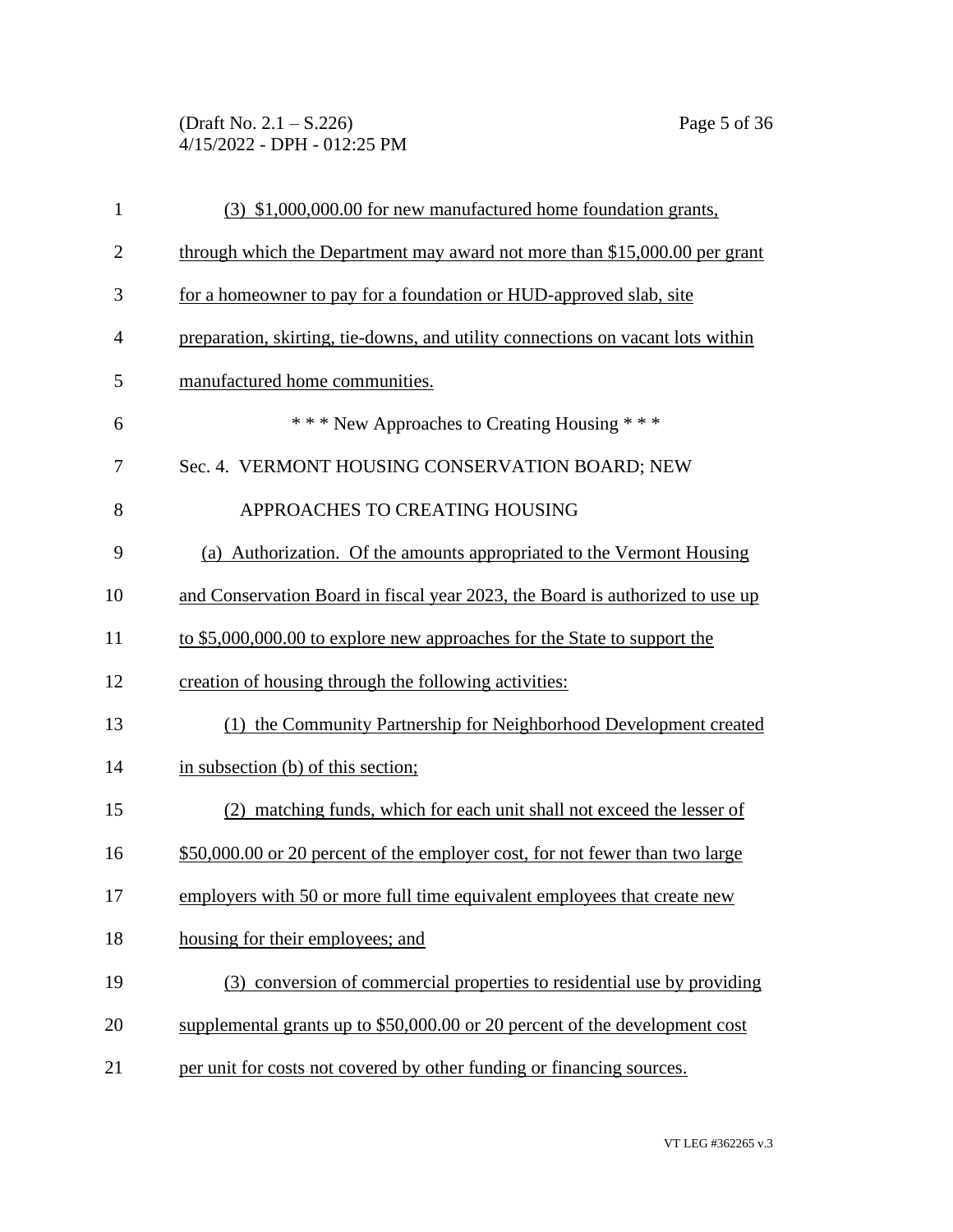(Draft No. 2.1 – S.226) Page 6 of 36 4/15/2022 - DPH - 012:25 PM

| $\mathbf{1}$   | (b) Community Partnership for Neighborhood Development.                           |
|----------------|-----------------------------------------------------------------------------------|
| $\overline{2}$ | (1) The Department of Housing and Community Development shall lead                |
| 3              | a cross-agency program to encourage and support local partnerships between        |
| $\overline{4}$ | municipalities, nonprofit and for-profit developers, employers, the Vermont       |
| 5              | Housing and Conservation Board, and local planning officials by reducing or       |
| 6              | eliminating the cost of land and infrastructure from housing development while    |
| 7              | enhancing density, walkability, inclusiveness, and smart growth development       |
| 8              | that reduces greenhouse gas emissions.                                            |
| 9              | (2) The Department shall lead an effort involving the Vermont Housing             |
| 10             | Finance Agency, the Agency of Natural Resources, the Agency of                    |
| 11             | Transportation, the Department of Public Service, and the Vermont Housing         |
| 12             | Conservation Board to integrate resources for housing, land, and down             |
| 13             | payment assistance that also makes available funding for critical infrastructure, |
| 14             | including funding from the American Rescue Plan Act and the Infrastructure        |
| 15             | Investment and Jobs Act.                                                          |
| 16             | (3) Participating municipalities may bring resources to the table by              |
| 17             | planning for and permitting dense housing development in smart growth             |
| 18             | locations, thereby reducing permitting risk for developers.                       |
| 19             | (c) Program goals. The Program shall seek to achieve the following goals:         |
| 20             | (1) development of new denser neighborhoods in five to ten                        |
| 21             | communities of mixed income and mixed tenure of homeownership and rental          |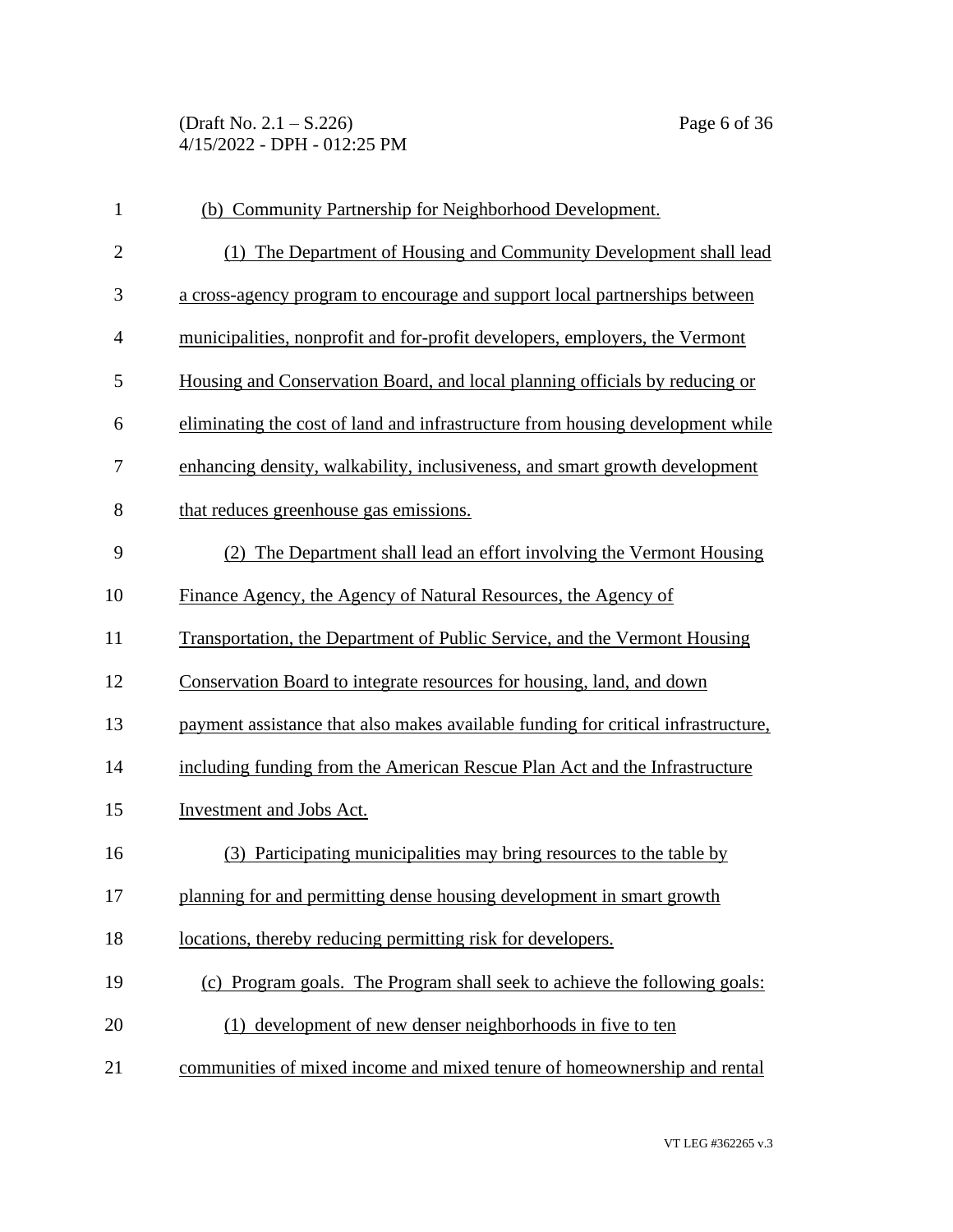(Draft No. 2.1 – S.226) Page 7 of 36 4/15/2022 - DPH - 012:25 PM

| $\mathbf{1}$   | opportunities, which, over time, will land bank and make available smart      |
|----------------|-------------------------------------------------------------------------------|
| $\overline{2}$ | growth sites for 500–1,000 energy efficient homes and apartments;             |
| 3              | (2) financial and planning commitment and participation of                    |
| $\overline{4}$ | municipalities and cooperation in siting and permitting development;          |
| 5              | (3) enhanced construction of modestly sized homes, at least half of           |
| 6              | which should be single-family homes under 1,600 sq ft. on small lots;         |
| 7              | (4) opportunities for site development and skill-building participation by    |
| 8              | technical education centers, Youth Build, Vermont Works for Women, and        |
| 9              | community volunteers such as Habitat for Humanity;                            |
| 10             | (5) reservation of 25 percent of single family lots for permanently           |
| 11             | affordable homes, including Habitat for Humanity, Youth Build, or Tech        |
| 12             | Center programs, at no cost for acquisition or infrastructure and only modest |
| 13             | fees for all small homes; and                                                 |
| 14             | (6) reservation of 35 percent of multifamily rentals for Vermonters with      |
| 15             | income below 80 percent of the median income with no cost for publicly        |
| 16             | funded infrastructure.                                                        |
| 17             | *** Downtown and Village Center Tax Credit Program ***                        |
| 18             | Sec. 5. 32 V.S.A. § 5930aa is amended to read:                                |
| 19             | § 5930aa. DEFINITIONS                                                         |
| 20             | As used in this subchapter:                                                   |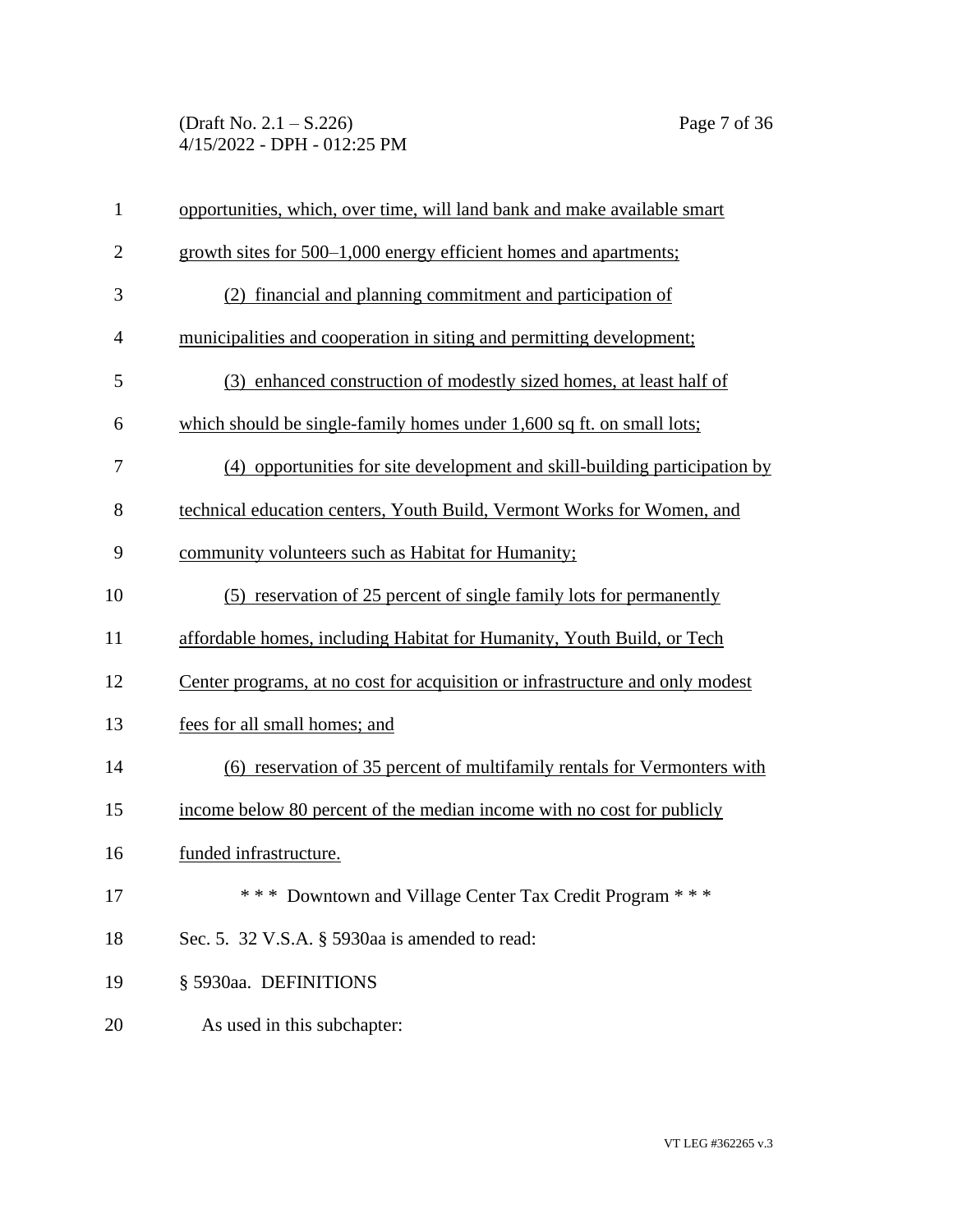## (Draft No. 2.1 – S.226) Page 8 of 36 4/15/2022 - DPH - 012:25 PM

| $\mathbf{1}$   | (1) "Qualified applicant" means an owner or lessee of a qualified                           |
|----------------|---------------------------------------------------------------------------------------------|
| $\overline{2}$ | building involving a qualified project, but does not include a State or federal             |
| 3              | agency or a political subdivision of either; or an instrumentality of the United            |
| $\overline{4}$ | States.                                                                                     |
| 5              | (2) "Qualified building" means a building built at least 30 years before                    |
| 6              | the date of application, located within a designated downtown $\Theta$ <sub>r</sub> village |
| 7              | center, <u>or neighborhood development area</u> , which, upon completion of the             |
| $8\,$          | project supported by the tax credit, will be an income-producing building not               |
| 9              | used solely as a single-family residence. Churches and other buildings owned                |
| 10             | by religious organization may be qualified buildings, but in no event shall tax             |
| 11             | credits be used for religious worship.                                                      |
| 12             | (3) "Qualified code improvement project" means a project:                                   |
| 13             | (A) to install or improve platform lifts suitable for transporting                          |
| 14             | personal mobility devices, limited use or limited application elevators,                    |
| 15             | elevators, sprinkler systems, and capital improvements in a qualified building,             |
| 16             | and the installations or improvements are required to bring the building into               |
| 17             | compliance with the statutory requirements and rules regarding fire prevention,             |
| 18             | life safety, and electrical, plumbing, and accessibility codes as determined by             |
| 19             | the Department of Public Safety;                                                            |
| 20             | (B) to abate lead paint conditions or other substances hazardous to                         |
| 21             | human health or safety in a qualified building; or                                          |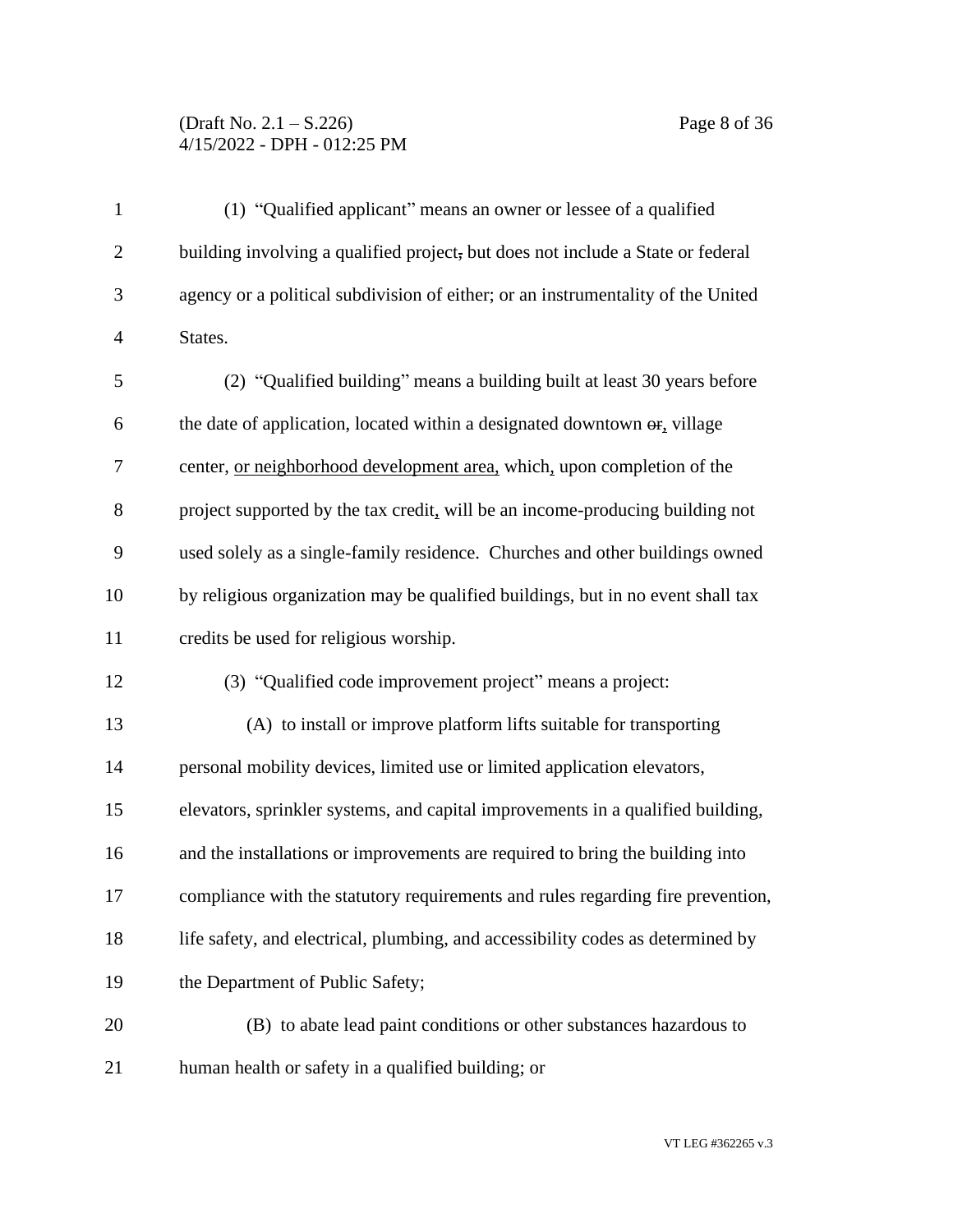## (Draft No. 2.1 – S.226) Page 9 of 36 4/15/2022 - DPH - 012:25 PM

| $\mathbf{1}$   | (C) to redevelop a contaminated property in a designated downtown                             |
|----------------|-----------------------------------------------------------------------------------------------|
| $\mathbf{2}$   | or, village center, or neighborhood development area under a plan approved by                 |
| 3              | the Secretary of Natural Resources pursuant to 10 V.S.A. § 6615a.                             |
| $\overline{4}$ | (4) "Qualified expenditures" means construction-related expenses of the                       |
| 5              | taxpayer directly related to the project for which the tax credit is sought but               |
| 6              | excluding any expenses related to a private residence.                                        |
| $\tau$         | (5) "Qualified façade improvement project" means the rehabilitation of                        |
| $8\,$          | the façade of a qualified building that contributes to the integrity of the                   |
| 9              | designated downtown $\Theta$ <sub>r</sub> , designated village center. Façade improvements to |
| 10             | qualified buildings listed, or eligible for listing, in the State or National                 |
| 11             | Register of Historic Places must be consistent with Secretary of the Interior                 |
| 12             | Standards, as determined by the Vermont Division for Historic Preservation.                   |
| 13             | (6) "Qualified Flood Mitigation Project" means any combination of                             |
| 14             | structural and nonstructural changes to a building located within the flood                   |
| 15             | hazard area as mapped by the Federal Emergency Management Agency that                         |
| 16             | reduces or eliminates flood damage to the building or its contents. The project               |
| 17             | shall comply with the municipality's adopted flood hazard bylaw, if applicable,               |
| 18             | and a certificate of completion shall be submitted by a registered engineer,                  |
| 19             | architect, qualified contractor, or qualified local official to the State Board.              |
| 20             | Improvements to qualified buildings listed, or eligible for listing, in the State             |
| 21             | or National Register of Historic Places shall be consistent with Secretary of the             |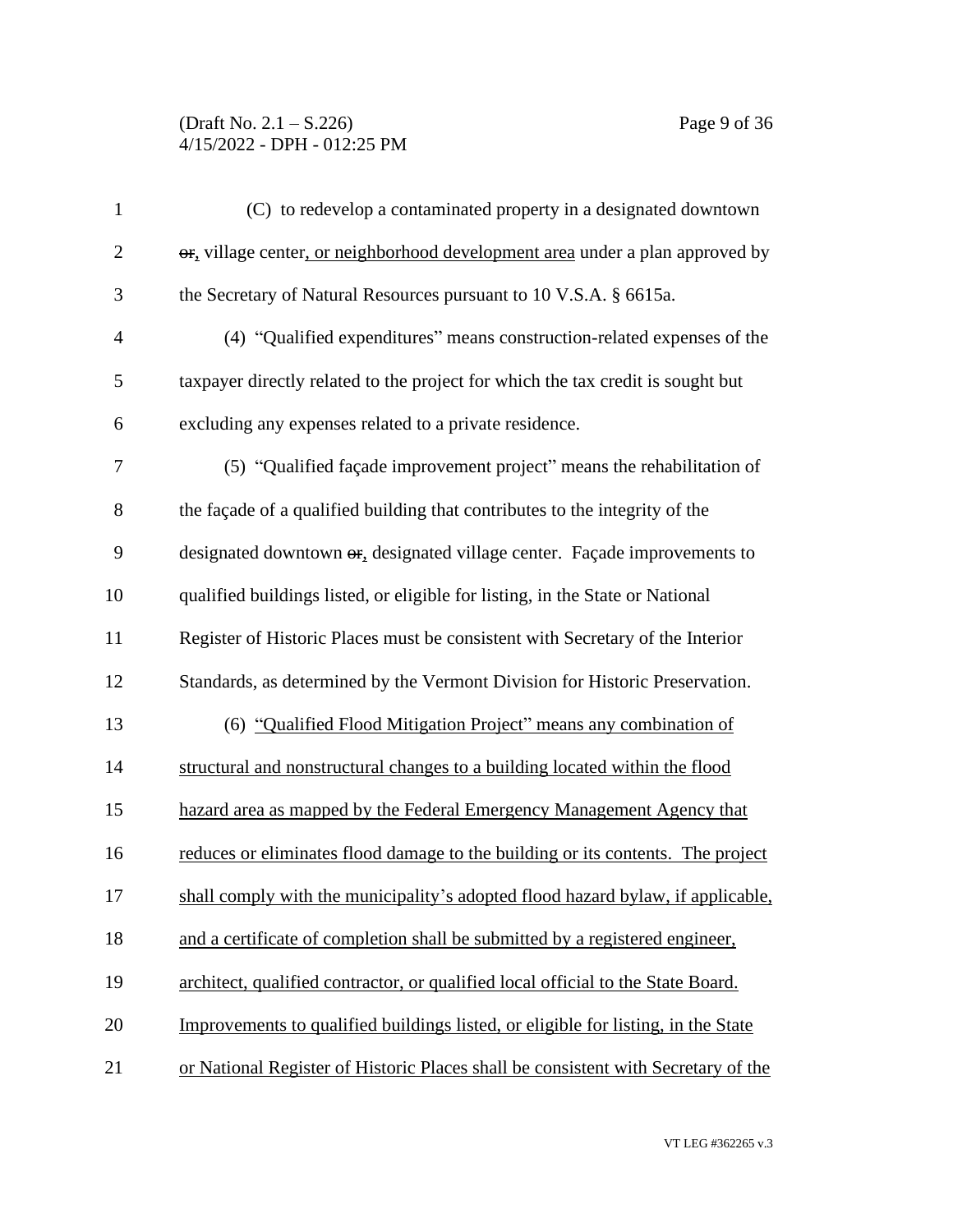(Draft No. 2.1 – S.226) Page 10 of 36 4/15/2022 - DPH - 012:25 PM

| $\mathbf{1}$   | Interior's Standards for Rehabilitation, as determined by the Vermont Division     |
|----------------|------------------------------------------------------------------------------------|
| $\overline{2}$ | for Historic Preservation.                                                         |
| 3              | (7) "Qualified historic rehabilitation project" means an historic                  |
| $\overline{4}$ | rehabilitation project that has received federal certification for the             |
| 5              | rehabilitation project.                                                            |
| 6              | $\left(\frac{7}{8}\right)$ "Qualified project" means a qualified code improvement, |
| 7              | qualified façade improvement, or qualified historic rehabilitation project as      |
| 8              | defined by this subchapter.                                                        |
| 9              | (8)(9) "State Board" means the Vermont Downtown Development                        |
| 10             | Board established pursuant to 24 V.S.A. chapter 76A.                               |
| 11             | Sec. 6. 32 V.S.A. § 5930bb is amended to read:                                     |
| 12             | § 5930bb. ELIGIBILITY AND ADMINISTRATION                                           |
| 13             | * * *                                                                              |
| 14             | (e) Sunset of Neighborhood Development Area tax credits. Effective on              |
| 15             | July 1, 2027, under this subchapter no new tax credit may be allocated by the      |
| 16             | State Board to a qualified building in a neighborhood development area.            |
| 17             | Sec. 7. 24 V.S.A. § 2793a is amended to read:                                      |
| 18             | § 2793a. DESIGNATION OF VILLAGE CENTERS BY STATE BOARD                             |
| 19             | * * *                                                                              |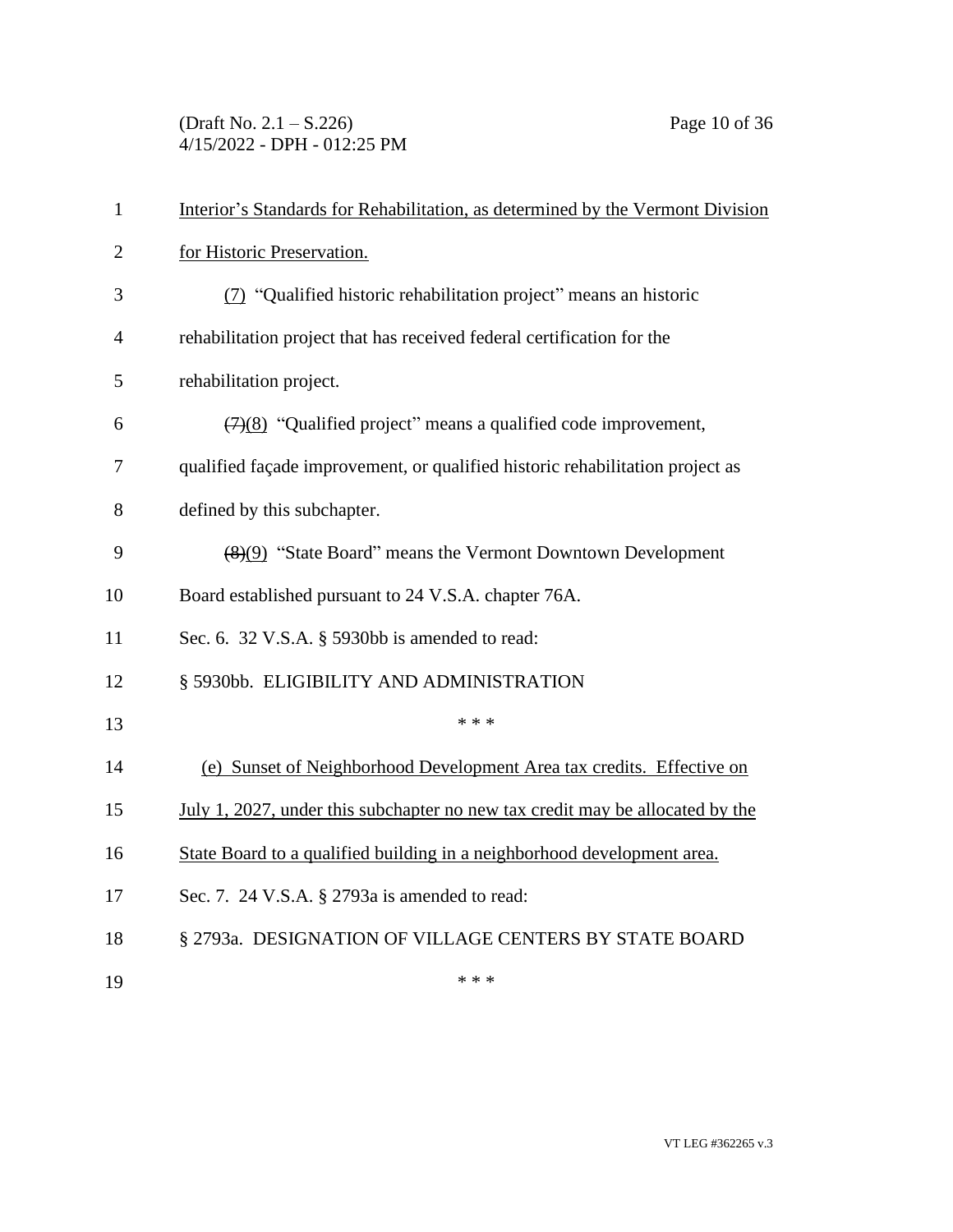# (Draft No. 2.1 – S.226) Page 11 of 36 4/15/2022 - DPH - 012:25 PM

| $\mathbf{1}$   | (c) A village center designated by the State Board pursuant to                                        |
|----------------|-------------------------------------------------------------------------------------------------------|
| $\overline{2}$ | subsection (a) of this section is eligible for the following development                              |
| 3              | incentives and benefits:                                                                              |
| $\overline{4}$ | * * *                                                                                                 |
| 5              | (4) The following State tax credits for projects located in a designated                              |
| 6              | village center:                                                                                       |
| 7              | $(A)$ A State historic rehabilitation tax credit of ten percent under                                 |
| 8              | $32 \text{ V.S.A. }$ § 5930 $\text{cc}(a)$ that meets the requirements for the federal rehabilitation |
| 9              | tax credit.                                                                                           |
| 10             | (B) A State façade improvement tax credit of 25 percent under                                         |
| 11             | 32 V.S.A. § 5930ee(b).                                                                                |
| 12             | (C) A State code improvement tax credit of 50 percent under                                           |
| 13             | 32 V.S.A. § 5930cc(c) The Downtown and Village Center Tax Credit Program                              |
| 14             | described in 32 V.S.A. § 5930aa et seq.                                                               |
| 15             | * * *                                                                                                 |
| 16             | Sec. 8. 24 V.S.A. § 2793e is amended to read:                                                         |
| 17             | § 2793e. NEIGHBORHOOD PLANNING AREAS; DESIGNATION OF                                                  |
| 18             | NEIGHBORHOOD DEVELOPMENT AREAS                                                                        |
| 19             | * * *                                                                                                 |
| 20             | (f) Neighborhood development area incentives for developers. Once a                                   |
| 21             | municipality has a designated neighborhood development area or has a                                  |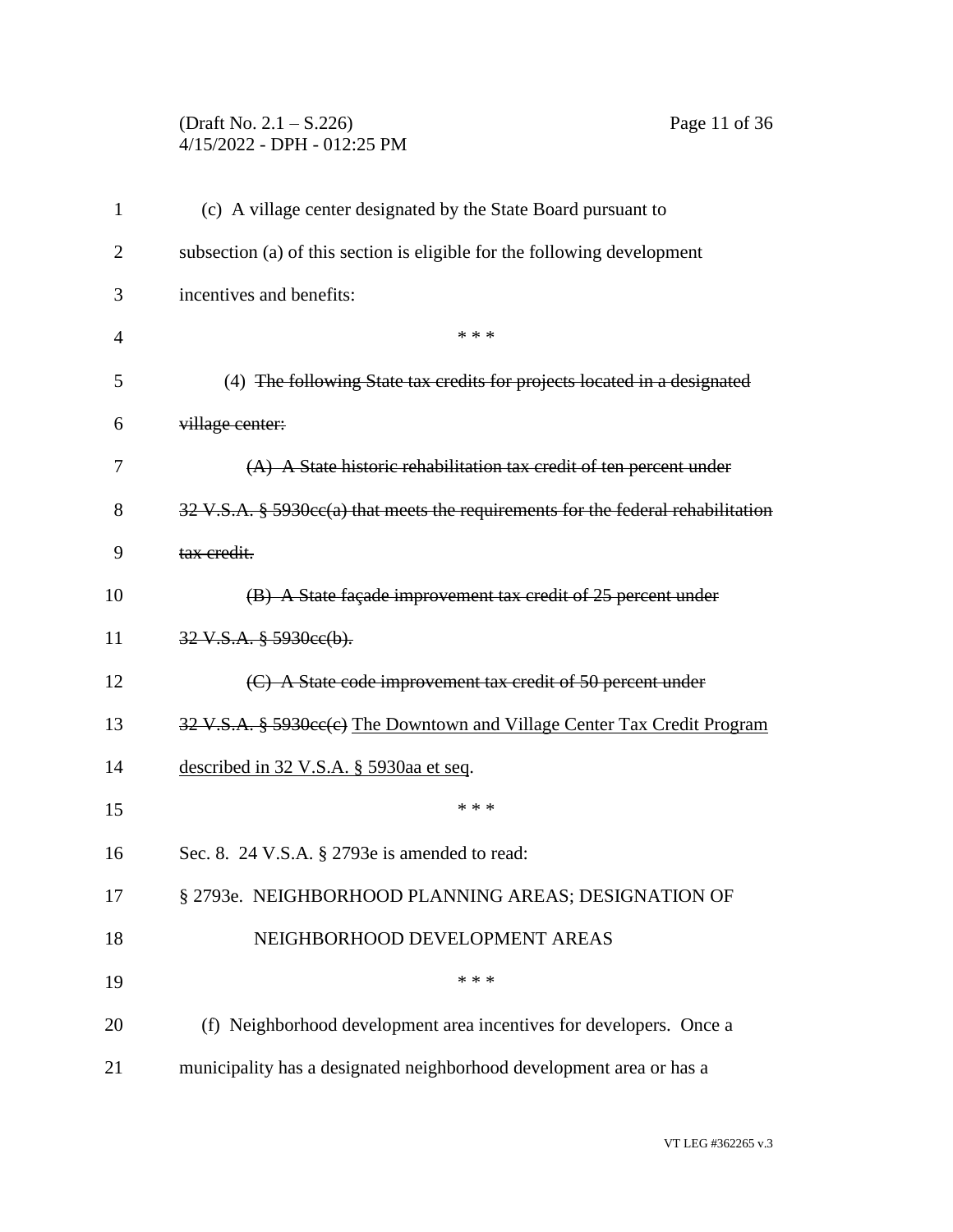### (Draft No. 2.1 – S.226) Page 12 of 36 4/15/2022 - DPH - 012:25 PM

| $\mathbf{1}$   | Vermont neighborhood designation pursuant to section 2793d of this title, any     |
|----------------|-----------------------------------------------------------------------------------|
| $\overline{2}$ | proposed development within that area shall be eligible for each of the benefits  |
| 3              | listed in this subsection. These benefits shall accrue upon approval by the       |
| $\overline{4}$ | district coordinator, who shall review the density requirements set forth in      |
| 5              | subdivision $(c)(7)$ of this section to determine benefit eligibility and issue a |
| 6              | jurisdictional opinion under 10 V.S.A. chapter 151 on whether the density         |
| 7              | requirements are met. These benefits are:                                         |
| 8              | (1) The the application fee limit for wastewater applications stated in           |
| 9              | $3 \text{ V.S.A. } § 2822(j)(4)(D):$ ;                                            |
| 10             | (2) The the application fee reduction for residential development stated          |
| 11             | in 10 V.S.A. $\S$ 6083a(d).;                                                      |
| 12             | (3) The the exclusion from the land gains tax provided by 32 V.S.A.               |
| 13             | § $10002(p)$ ; and                                                                |
| 14             | (4) eligibility for the Downtown and Village Center Tax Credit Program            |
| 15             | described in 32 V.S.A. § 5930aa et seq.                                           |
| 16             | * * *                                                                             |
| 17             | Sec. 9. 24 V.S.A. § 2794 is amended to read:                                      |
| 18             | § 2794. INCENTIVES FOR PROGRAM DESIGNEES                                          |
| 19             | (a) Upon designation by the Vermont Downtown Development Board                    |
| 20             | under section 2793 of this title, a downtown development district and projects    |
| 21             | in a downtown development district shall be eligible for the following:           |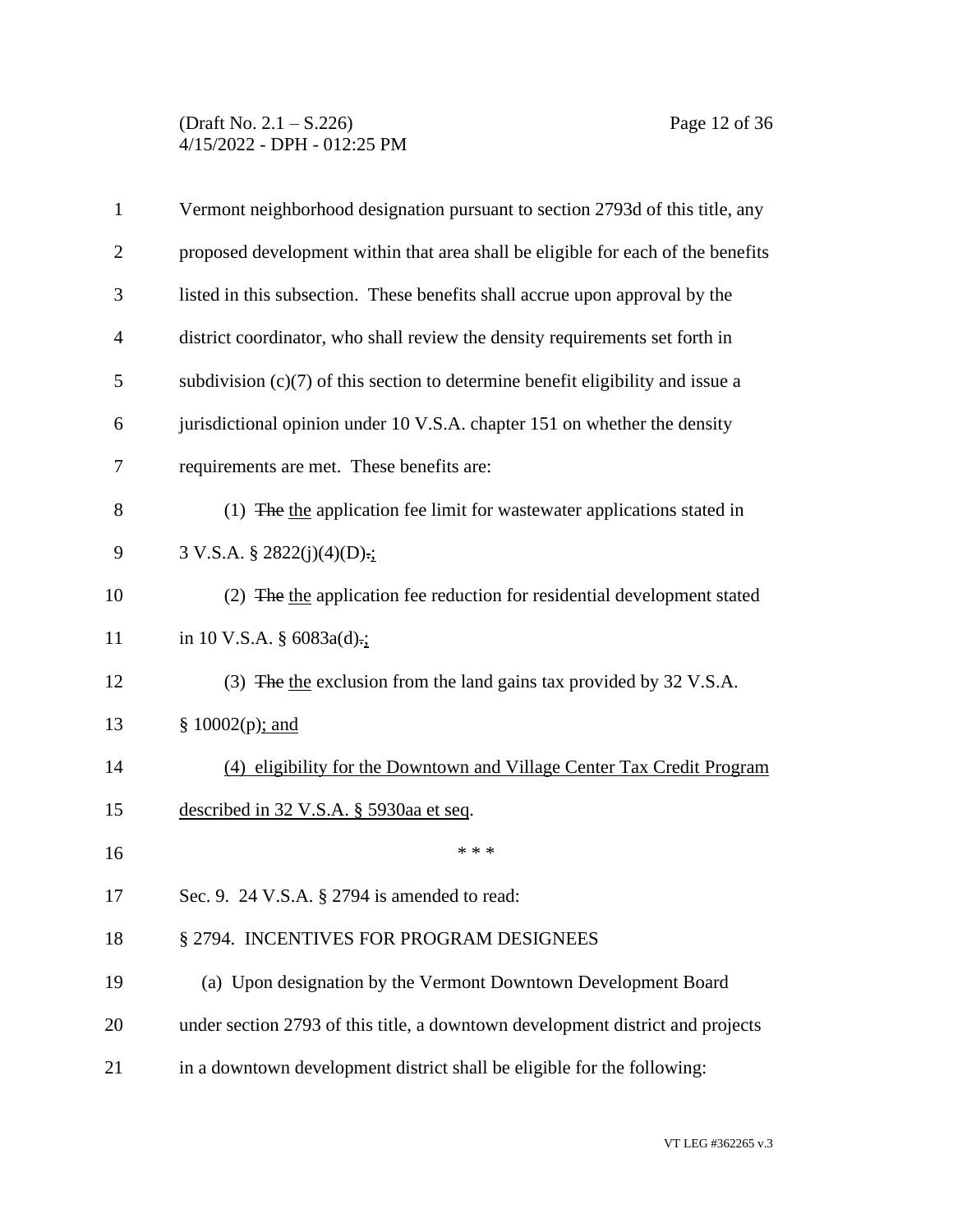## (Draft No. 2.1 – S.226) Page 13 of 36 4/15/2022 - DPH - 012:25 PM

| 1              | (1) Priority consideration by any agency of the State administering any                      |
|----------------|----------------------------------------------------------------------------------------------|
| $\overline{2}$ | State or federal assistance program providing funding or other aid to a                      |
| 3              | municipal downtown area with consideration given to such factors as the costs                |
| 4              | and benefits provided and the immediacy of those benefits, provided the                      |
| 5              | project is eligible for the assistance program.                                              |
| 6              | (2) The following State tax credits:                                                         |
| 7              | (A) A State historic rehabilitation tax credit of 10 percent under                           |
| 8              | $32$ V.S.A. § 5930 $\text{cc}(a)$ that meets the requirements for the federal rehabilitation |
| 9              | tax credit.                                                                                  |
| 10             | (B) A State façade improvement tax credit of 25 percent under                                |
| 11             | $32 \text{ V.S.A. }$ $\frac{8}{3}$ 5930ee(b).                                                |
| 12             | (C) A State code improvement tax credit of 50 percent under                                  |
| 13             | 32 V.S.A. § 5930cc(c) The Downtown and Village Center Tax Credit Program                     |
| 14             | described in 32 V.S.A. § 5930aa et seq.                                                      |
| 15             | * * *                                                                                        |
| 16             | Sec. 10. 32 V.S.A. § 5930cc is amended to read:                                              |
| 17             | § 5930cc. DOWNTOWN AND VILLAGE CENTER PROGRAM TAX                                            |
| 18             | <b>CREDITS</b>                                                                               |
| 19             | * * *                                                                                        |
| 20             | (d) Flood Mitigation Tax Credit. The qualified applicant of a qualified                      |
| 21             | flood mitigation project shall be entitled, upon the approval of the State Board,            |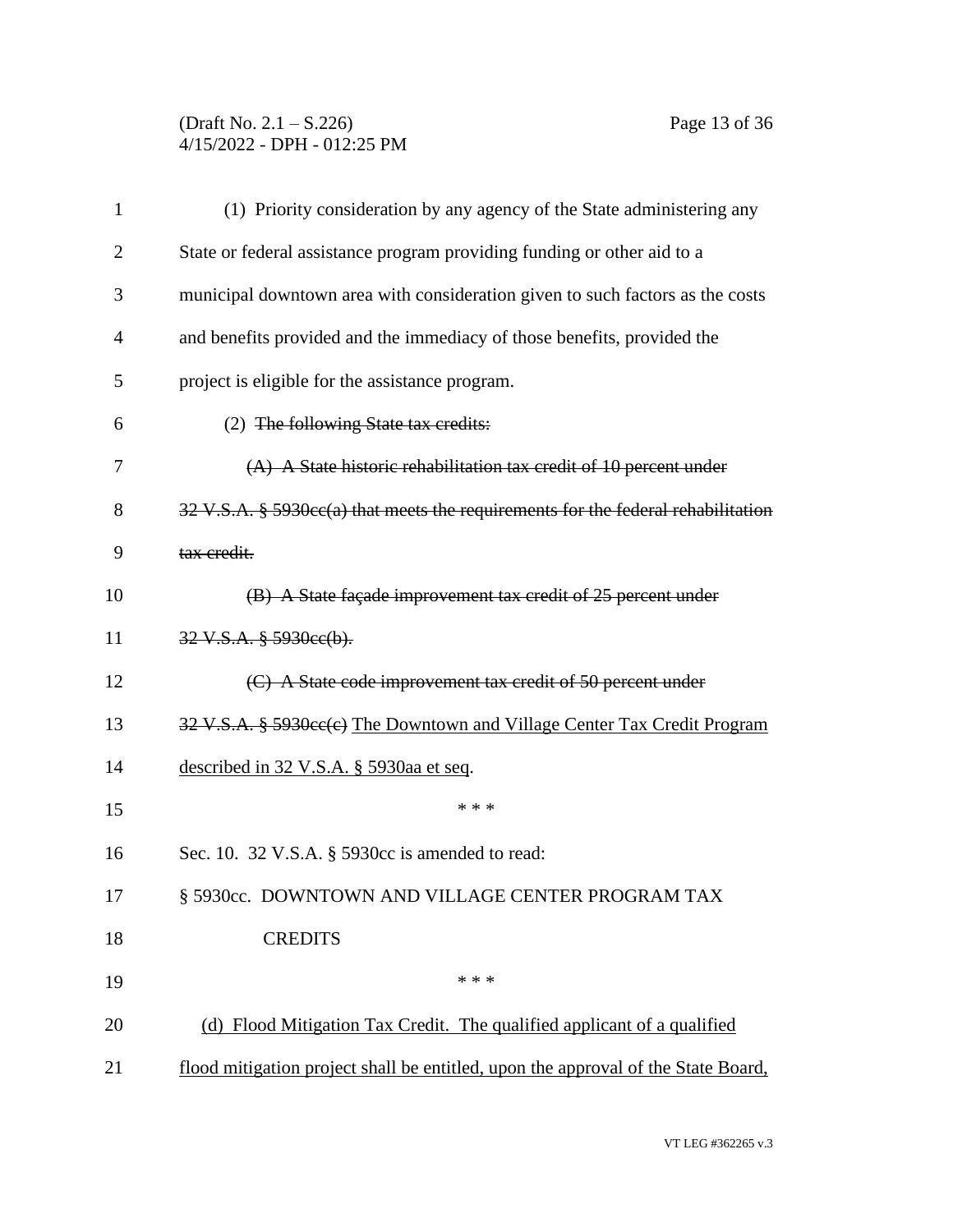(Draft No. 2.1 – S.226) Page 14 of 36 4/15/2022 - DPH - 012:25 PM

| $\mathbf{1}$   | to claim against the taxpayer's State individual income tax, State corporate    |
|----------------|---------------------------------------------------------------------------------|
| $\overline{2}$ | income tax, or bank franchise or insurance premiums tax liability a credit of   |
| 3              | 50 percent of qualified expenditures up to a maximum tax credit of \$75,000.00. |
| $\overline{4}$ | *** Missing Middle Housing ***                                                  |
| 5              | Sec. 11. MISSING MIDDLE-INCOME HOMEOWNERSHIP                                    |
| 6              | DEVELOPMENT PILOT PROGRAM                                                       |
| 7              | (a) The following amounts are appropriated from the America Rescue Plan         |
| 8              | Act (ARPA) – Coronavirus State Fiscal Recovery Funds to the Department of       |
| 9              | Housing and Community Development to grant to the Vermont Housing               |
| 10             | Finance Agency to establish the Missing Middle-Income Homeownership             |
| 11             | Development Pilot Program:                                                      |
| 12             | $(1)$ \$5,000,000.00 in fiscal year 2022; and                                   |
| 13             | (2) \$10,000,000.00 in fiscal year 2023.                                        |
| 14             | (b) As used in this section:                                                    |
| 15             | (1) "Affordable owner-occupied housing" means owner-occupied                    |
| 16             | housing identified in 26 U.S.C. $\S$ 143(c)(1) or that qualifies under Vermont  |
| 17             | Housing Finance Agency criteria governing owner-occupied housing.               |
| 18             | (2) "Income-eligible homebuyer" means a Vermont household with                  |
| 19             | annual income that does not exceed 120 percent of area median income.           |
| 20             | (c) The Agency shall use the funds appropriated in this section to provide      |
| 21             | subsidies for new construction or acquisition and substantial rehabilitation of |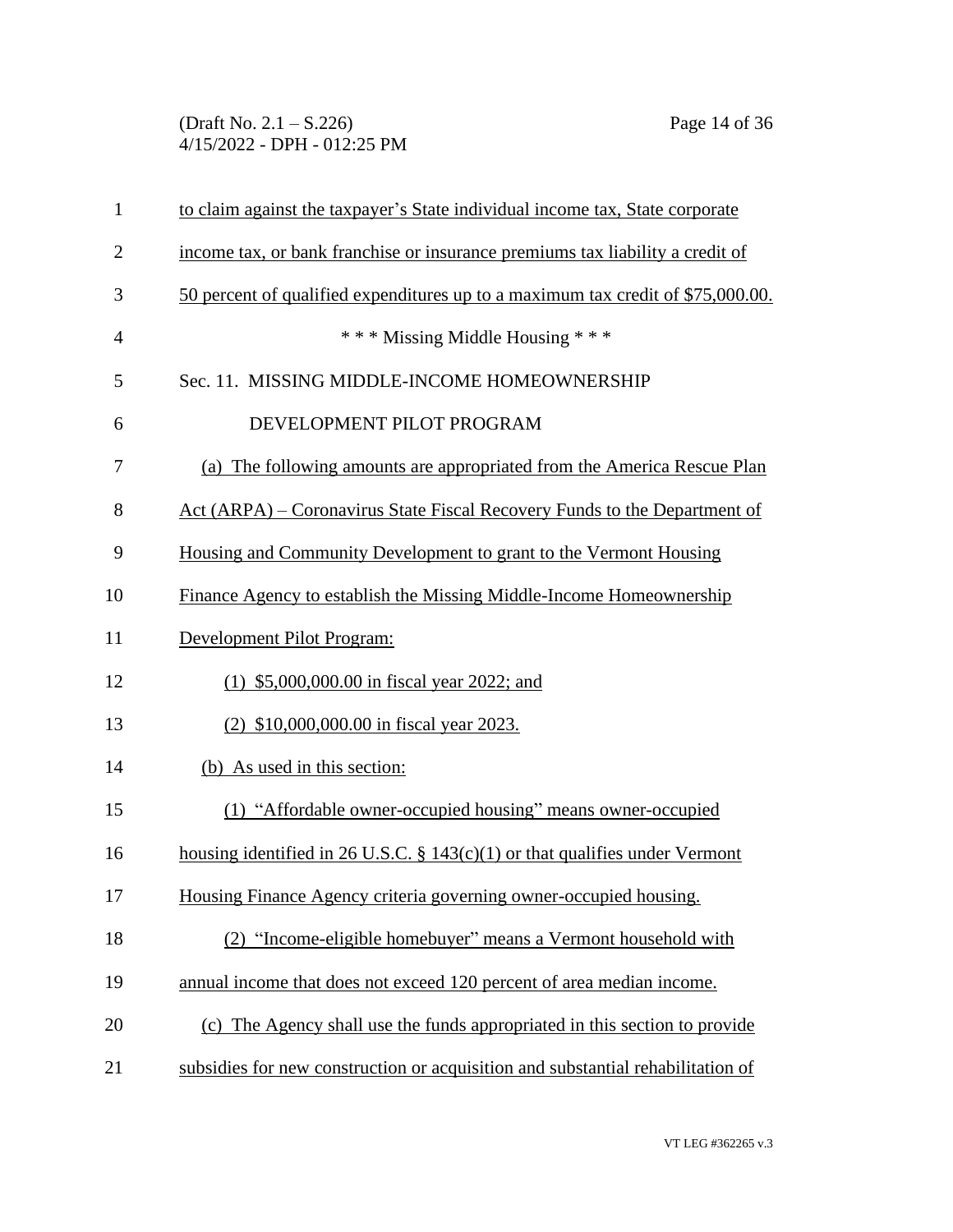(Draft No. 2.1 – S.226) Page 15 of 36 4/15/2022 - DPH - 012:25 PM

| $\mathbf{1}$   | affordable owner-occupied housing for purchase by income-eligible                   |
|----------------|-------------------------------------------------------------------------------------|
| $\overline{2}$ | homebuyers.                                                                         |
| 3              | (d) The total amount of subsidies for a project shall not exceed 35 percent         |
| $\overline{4}$ | of eligible development costs, as determined by the Agency, which the Agency        |
| 5              | may allocate consistent with the following:                                         |
| 6              | (1) Developer subsidy. The Agency may provide a direct subsidy to the               |
| 7              | developer, which shall not exceed the difference between the cost of                |
| 8              | development and the market value of the home as completed.                          |
| 9              | (2) Affordability subsidy. Of any remaining amounts available for the               |
| 10             | project after the developer subsidy, the Agency may provide a subsidy for the       |
| 11             | benefit of the homebuyer to reduce the cost of purchasing the home, provided        |
| 12             | that:                                                                               |
| 13             | (A) the Agency includes conditions in the subsidy, or uses another                  |
| 14             | legal mechanism, to ensure that, to the extent the home value has risen, the        |
| 15             | amount of the subsidy remains with the home to offset the cost to future            |
| 16             | homebuyers; or                                                                      |
| 17             | (B) the subsidy is subject to a housing subsidy covenant, as defined                |
| 18             | in 27 V.S.A. $\S$ 610, that preserves the affordability of the home for a period of |
| 19             | 99 years or longer.                                                                 |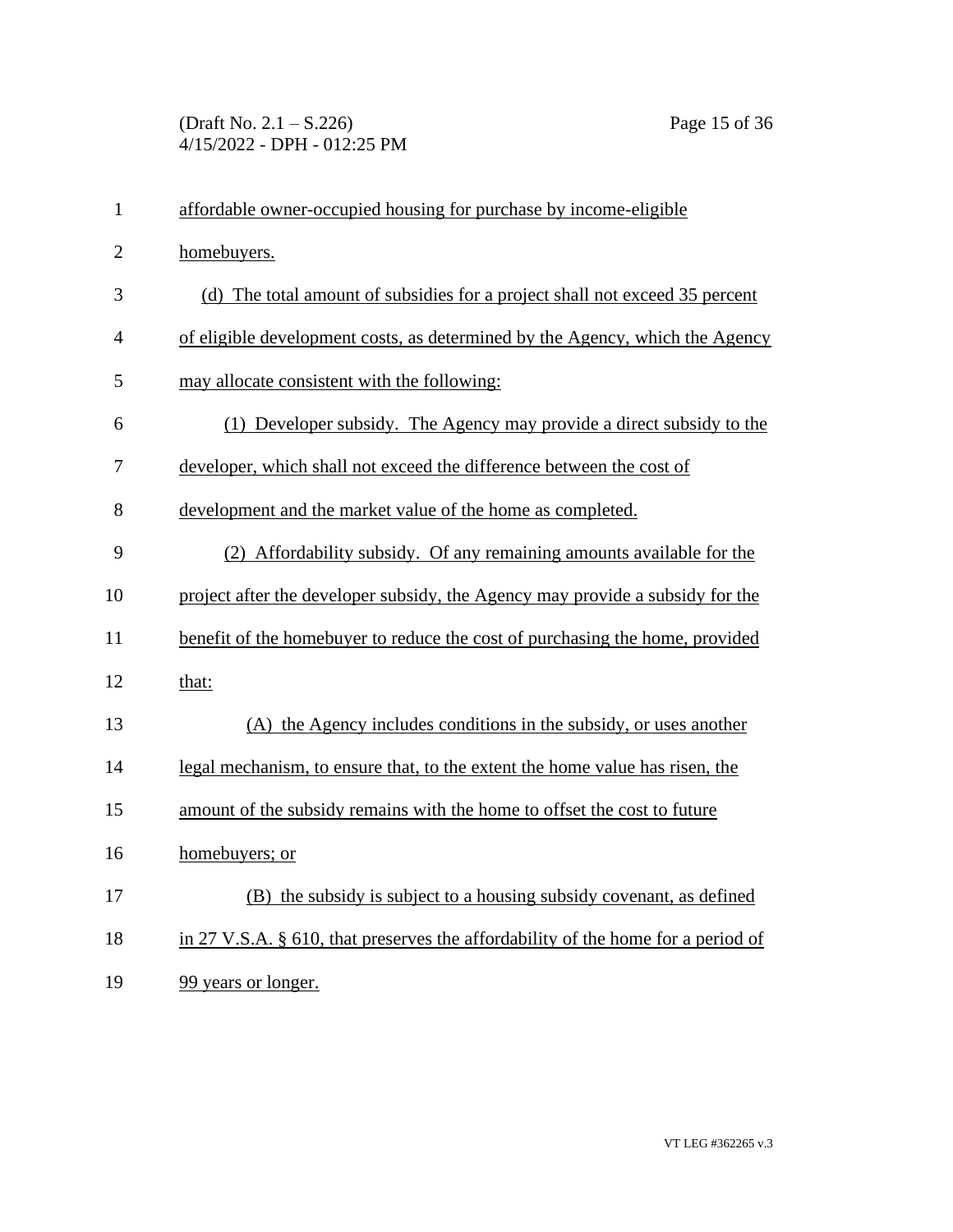(Draft No. 2.1 – S.226) Page 16 of 36 4/15/2022 - DPH - 012:25 PM

| $\mathbf{1}$   | (3) The Agency shall allocate not less than 33 percent of the funds               |
|----------------|-----------------------------------------------------------------------------------|
| $\overline{2}$ | available through the Program to projects that include a housing subsidy          |
| 3              | covenant consistent with subdivision $(2)(B)$ of this subsection.                 |
| $\overline{4}$ | (e) The Agency shall adopt a Program plan that establishes application and        |
| 5              | selection criteria, including:                                                    |
| 6              | (1) project location;                                                             |
| 7              | (2) geographic distribution;                                                      |
| 8              | (3) leveraging of other programs;                                                 |
| 9              | (4) housing market needs;                                                         |
| 10             | (5) project characteristics, including whether the project includes the use       |
| 11             | of existing housing as part of a community revitalization plan;                   |
| 12             | (6) construction standards, including considerations for size;                    |
| 13             | (7) priority for plans with deeper affordability and longer duration of           |
| 14             | affordability requirements;                                                       |
| 15             | (8) sponsor characteristics;                                                      |
| 16             | (9) energy efficiency of the development; and                                     |
| 17             | (10) historic nature of the project.                                              |
| 18             | (f) The Agency may assign its rights under any investment or subsidy made         |
| 19             | under this section to the Vermont Housing and Conservation Board or any           |
| 20             | State agency or nonprofit organization qualifying under 26 U.S.C. $\S$ 501(c)(3), |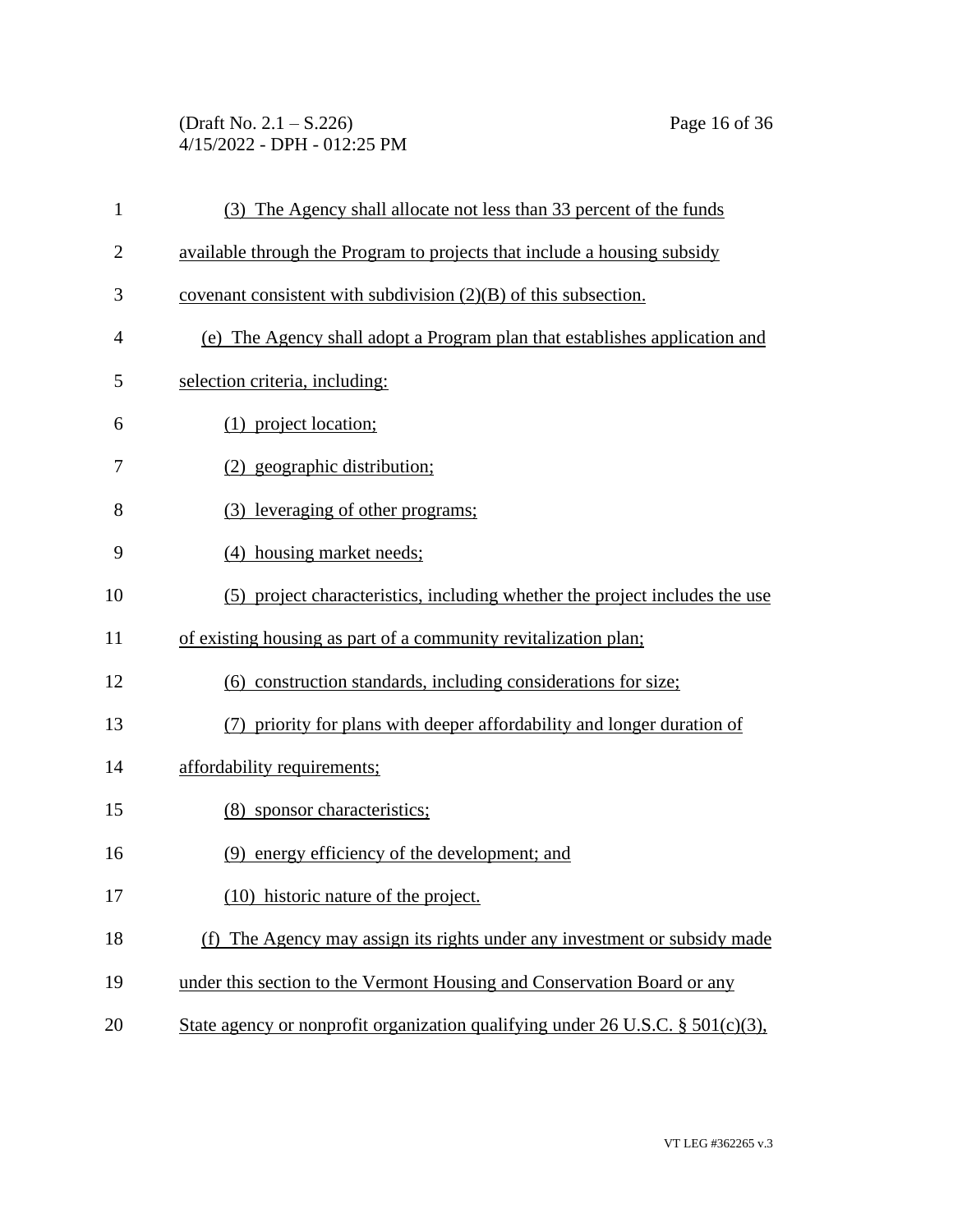(Draft No. 2.1 – S.226) Page 17 of 36 4/15/2022 - DPH - 012:25 PM

| $\mathbf{1}$   | provided such assignee acknowledges and agrees to comply with the             |
|----------------|-------------------------------------------------------------------------------|
| $\overline{2}$ | provisions of this section.                                                   |
| 3              | (g) The Agency shall ensure that initial investments made under this          |
| $\overline{4}$ | Program are obligated by December 31, 2024 and expended by December 31,       |
| 5              | 2026.                                                                         |
| 6              | (h) The Department shall report to the House Committee on Housing,            |
| 7              | General, and Military Affairs and Senate Committee on Economic                |
| 8              | Development, Housing and General Affairs on the status of the Program         |
| 9              | annually, on or before January 15, through 2027.                              |
| 10             | *** Residential Construction Contractors ***                                  |
| 11             | Sec. 12. FINDINGS                                                             |
| 12             | The General Assembly finds that:                                              |
| 13             | (1) There is currently no master list of residential construction             |
| 14             | contractors operating in the State.                                           |
| 15             | (2) There is no standard process for determining or adjudicating              |
| 16             | construction contract fraud complaints either on the part of contractors or   |
| 17             | consumers.                                                                    |
| 18             | (3) Public authorities have no mechanism to contact all contractors           |
| 19             | when necessary to provide updates to public health requirements, safe working |
| 20             | protocols, codes and standards, available trainings and certifications, or    |
| 21             | building incentives or construction subsidies.                                |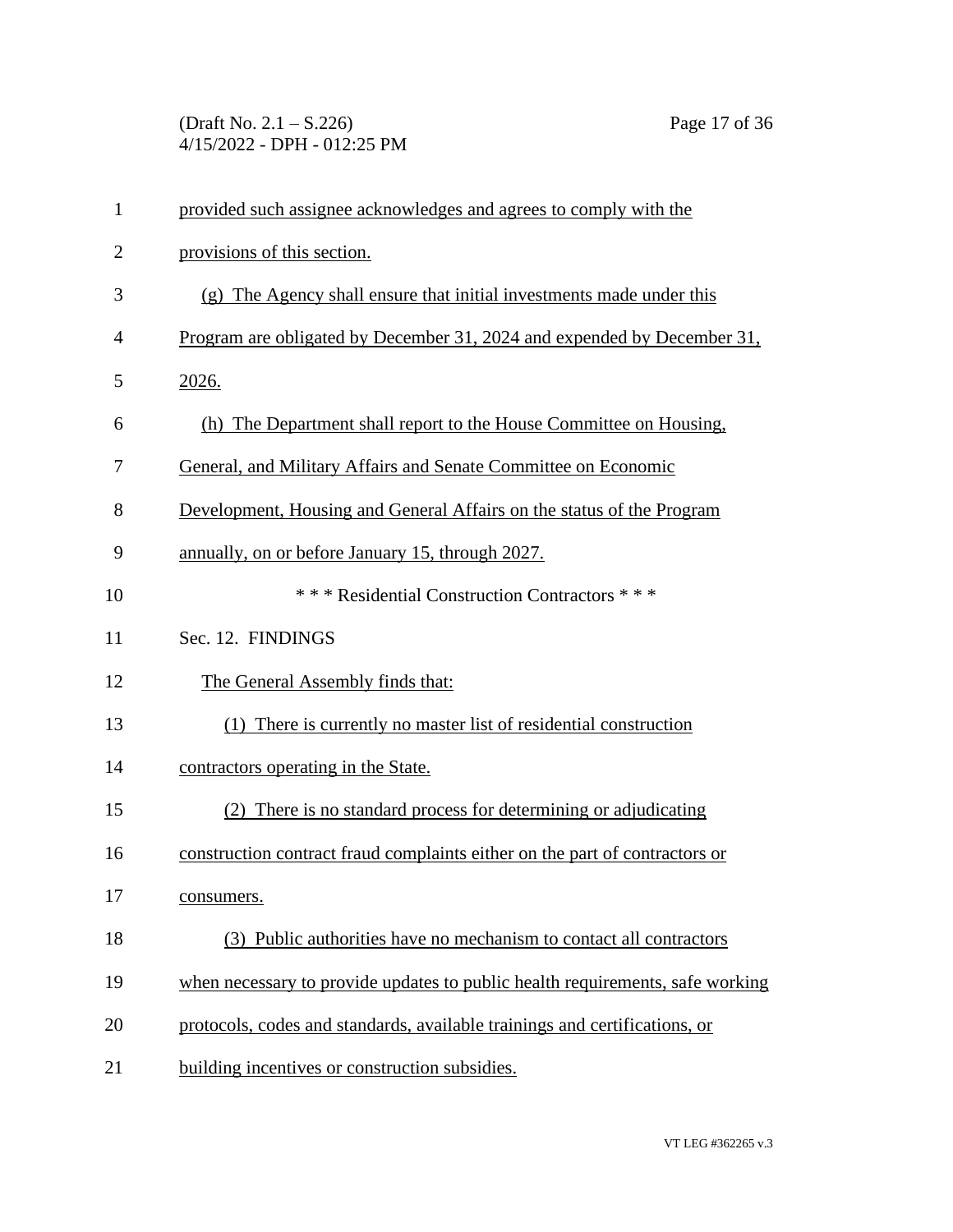(Draft No. 2.1 – S.226) Page 18 of 36 4/15/2022 - DPH - 012:25 PM

| $\mathbf{1}$   | (4) Wide dissemination of information on codes, standards, and                     |
|----------------|------------------------------------------------------------------------------------|
| $\overline{2}$ | trainings is vital to improving construction techniques throughout the State's     |
| 3              | construction industry. Since building thermal conditioning represents over         |
| $\overline{4}$ | one-quarter of the State's greenhouse gas emissions, improving energy              |
| 5              | performance is a key strategy for meeting the requirements of the Global           |
| 6              | Warming Solutions Act, 2020 Acts and Resolves No. 153.                             |
| 7              | (5) While registration is not licensure and confers no assurance of                |
| 8              | competence, consumers have no way of knowing whether a contractor is               |
| 9              | operating legally or has been subject to civil claims or disciplinary actions.     |
| 10             | (6) A noncommercial, standardized public listing will provide                      |
| 11             | contractors an opportunity to include in their record optional third-party, State- |
| 12             | sanctioned certifications.                                                         |
| 13             | Sec. 13. 3 V.S.A. § 122 is amended to read:                                        |
| 14             | § 122. OFFICE OF PROFESSIONAL REGULATION                                           |
| 15             | The Office of Professional Regulation is created within the Office of the          |
| 16             | Secretary of State. The Office shall have a director who shall be qualified by     |
| 17             | education and professional experience to perform the duties of the position.       |
| 18             | The Director of the Office of Professional Regulation shall be a classified        |
| 19             | position with the Office of the Secretary of State. The following boards or        |
| 20             | professions are attached to the Office of Professional Regulation:                 |
|                |                                                                                    |

21  $***$ 

VT LEG #362265 v.3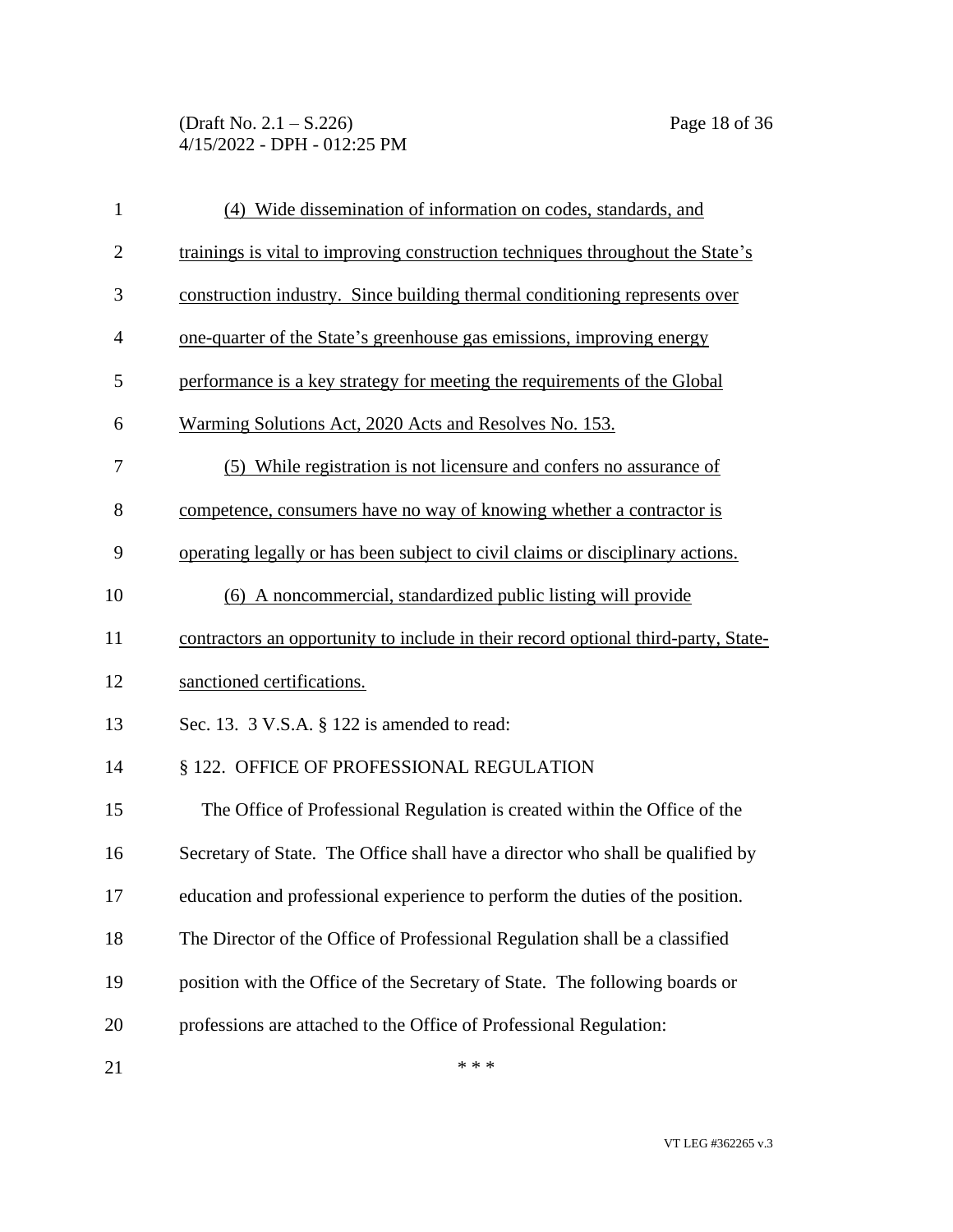(Draft No. 2.1 – S.226) Page 19 of 36 4/15/2022 - DPH - 012:25 PM

| $\mathbf{1}$   | (51) Residential Contractors.                                                    |
|----------------|----------------------------------------------------------------------------------|
| $\overline{2}$ | Sec. 14. 26 V.S.A. chapter 106 is added to read:                                 |
| 3              | CHAPTER 106. RESIDENTIAL CONTRACTORS                                             |
| $\overline{4}$ | <b>Subchapter 1. General Provisions</b>                                          |
| 5              | § 5501. REGISTRATION REQUIRED                                                    |
| 6              | (a) A person shall register with the Office of Professional Regulation prior     |
| 7              | to contracting with a homeowner to perform residential construction in           |
| 8              | exchange for consideration of more than \$10,000.00, including labor and         |
| 9              | materials.                                                                       |
| 10             | (b) Unless otherwise exempt under section 5502 of this title, as used in this    |
| 11             | chapter, "residential construction" means to build, demolish, or alter a         |
| 12             | residential dwelling unit, or a building or premises with four or fewer          |
| 13             | residential dwelling units, in this State, and includes interior and exterior    |
| 14             | construction, renovation, and repair; painting; paving; roofing; weatherization; |
| 15             | installation or repair of heating, plumbing, solar, electrical, water, or        |
| 16             | wastewater systems; and other activities the Office specifies by rule consistent |
| 17             | with this chapter.                                                               |
| 18             | § 5502. EXEMPTIONS                                                               |
| 19             | This chapter does not apply to:                                                  |
| 20             | (1) an employee acting within the scope of his or her employment for a           |
| 21             | business organization registered under this chapter;                             |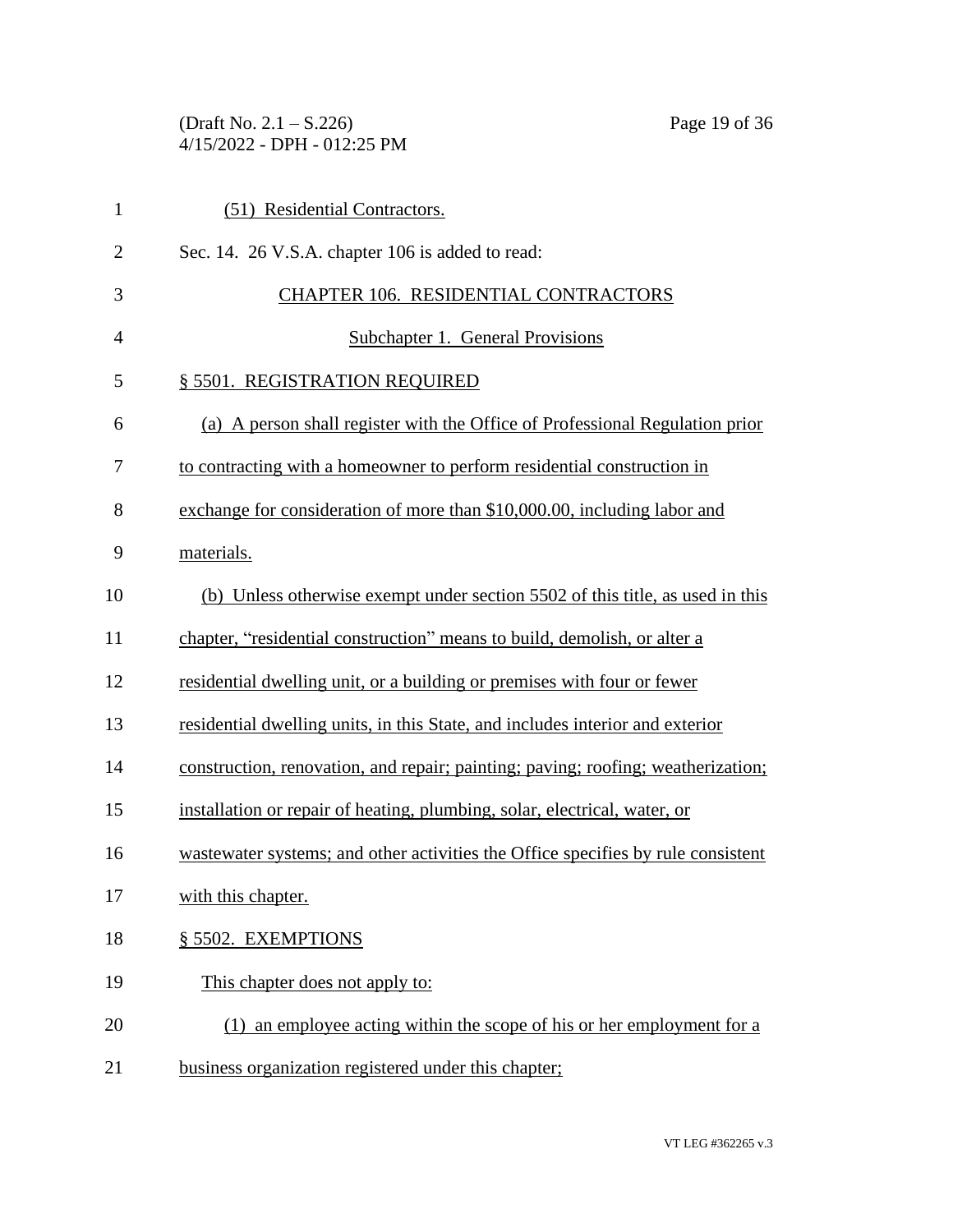(Draft No. 2.1 – S.226) Page 20 of 36 4/15/2022 - DPH - 012:25 PM

| $\mathbf{1}$   | $(2)(A)$ a professional engineer, licensed architect, or a tradesperson            |
|----------------|------------------------------------------------------------------------------------|
| $\overline{c}$ | licensed, registered, or certified by the Department of Public Safety acting       |
| 3              | within the scope of his or her license, registration, or certification; or         |
| 4              | (B) a business that performs residential construction if the work is               |
| 5              | performed primarily by or under the direct supervision of one or more              |
| 6              | employees who are individually exempt from registration under subdivision          |
| 7              | $(2)(A)$ of this section;                                                          |
| 8              | (3) delivery or installation of consumer appliances, audio-visual                  |
| 9              | equipment, telephone equipment, or computer network equipment;                     |
| 10             | (4) landscaping;                                                                   |
| 11             | (5) work on a structure that is not attached to a residential building; or         |
| 12             | (6) work that would otherwise require registration that a person                   |
| 13             | performs in response to an emergency, provided the person applies for              |
| 14             | registration within a reasonable time after performing the work.                   |
| 15             | § 5503. MANDATORY REGISTRATION AND VOLUNTARY                                       |
| 16             | <b>CERTIFICATION DISTINGUISHED</b>                                                 |
| 17             | $(a)(1)$ The system of mandatory registration established by this chapter is       |
| 18             | intended to protect against fraud, deception, breach of contract, and violations   |
| 19             | of law, but is not intended to establish standards for professional qualifications |
| 20             | or workmanship that is otherwise lawful.                                           |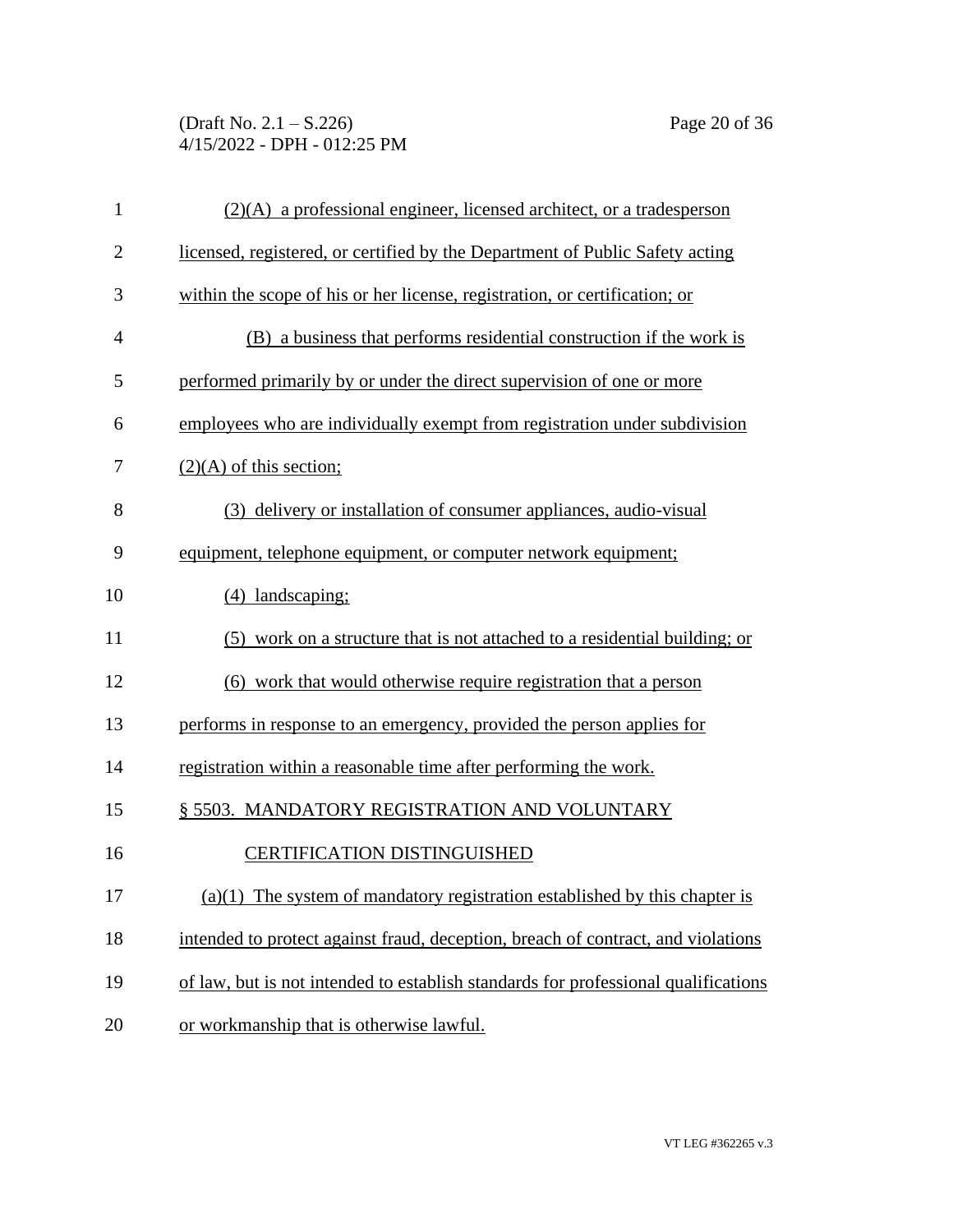# (Draft No. 2.1 – S.226) Page 21 of 36 4/15/2022 - DPH - 012:25 PM

| $\mathbf{1}$   | (2) The provisions of 3 V.S.A. § 129a, with respect to a registration,        |
|----------------|-------------------------------------------------------------------------------|
| $\overline{2}$ | shall be construed in a manner consistent with the limitations of this        |
| 3              | subsection.                                                                   |
| $\overline{4}$ | (b) The system of voluntary certification established in this chapter is      |
| 5              | intended to provide consumers and contractors with a publicly available,      |
| 6              | noncommercial venue for contractors to list optional approved certifications. |
| 7              | The Director of Professional Regulation, in consultation with public safety   |
| 8              | officials and recognized associations or boards of builders, remodelers,      |
| 9              | architects, and engineers, may:                                               |
| 10             | (1) adopt rules providing for the issuance of voluntary certifications, as    |
| 11             | defined in subdivision $3101a(1)$ of this title, that signify demonstrated    |
| 12             | competence in particular subfields and specialties related to residential     |
| 13             | construction;                                                                 |
| 14             | (2) establish minimum qualifications, and standards for performance and       |
| 15             | conduct, necessary for certification; and                                     |
| 16             | discipline a certificant for violating adopted standards or other law,<br>(3) |
| 17             | with or without affecting the underlying registration.                        |
| 18             | Subchapter 2. Administration                                                  |
| 19             | § 5505. DUTIES OF THE DIRECTOR                                                |
| 20             | (a) The Director of Professional Regulation shall:                            |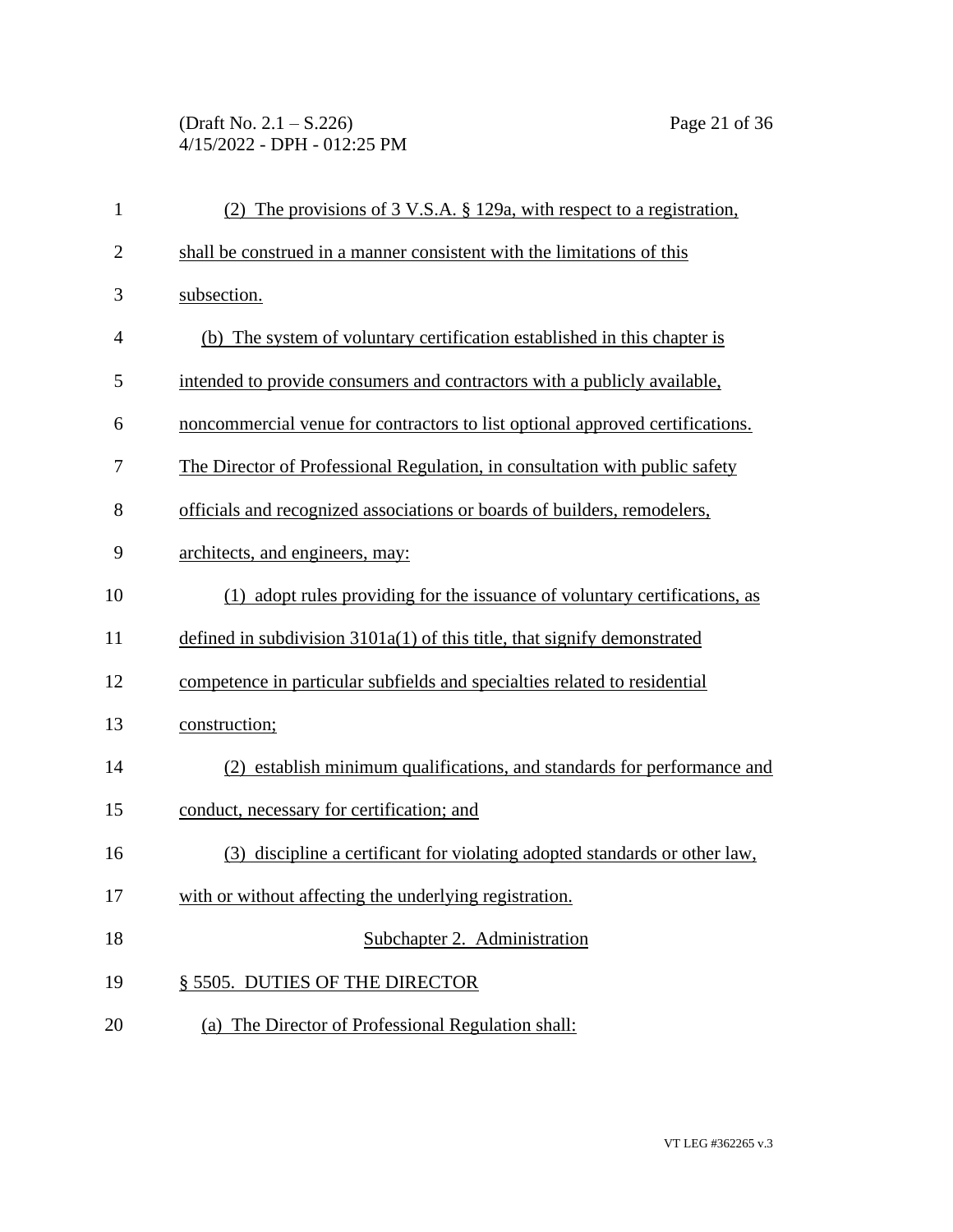(Draft No. 2.1 – S.226) Page 22 of 36 4/15/2022 - DPH - 012:25 PM

| $\mathbf{1}$   | (1) provide information to the public concerning registration,                    |
|----------------|-----------------------------------------------------------------------------------|
| $\overline{2}$ | certification, appeal procedures, and complaint procedures;                       |
| 3              | (2) administer fees established under this chapter;                               |
| $\overline{4}$ | (3) receive applications for registration or certification, issue                 |
| 5              | registrations and certifications to applicants qualified under this chapter, deny |
| 6              | or renew registrations or certifications, and issue, revoke, suspend, condition,  |
| 7              | and reinstate registrations and certifications as ordered by an administrative    |
| 8              | law officer;                                                                      |
| 9              | (4) prepare and maintain a registry of registrants and certificants; and          |
| 10             | (5) use the registry to timely communicate with registrants and                   |
| 11             | certificants concerning issues of health and safety, building codes,              |
| 12             | environmental and energy issues, and State and federal incentive programs.        |
| 13             | (b) The Director, after consultation with an advisor appointed pursuant to        |
| 14             | section 5506 of this title, may adopt rules to implement this chapter.            |
| 15             | § 5506. ADVISORS                                                                  |
| 16             | (a) The Secretary of State shall appoint two persons pursuant to 3 V.S.A.         |
| 17             | § 129b to serve as advisors in matters relating to residential contractors and    |
| 18             | construction.                                                                     |
| 19             | (b) To be eligible to serve, an advisor shall:                                    |
| 20             | (1) register under this chapter;                                                  |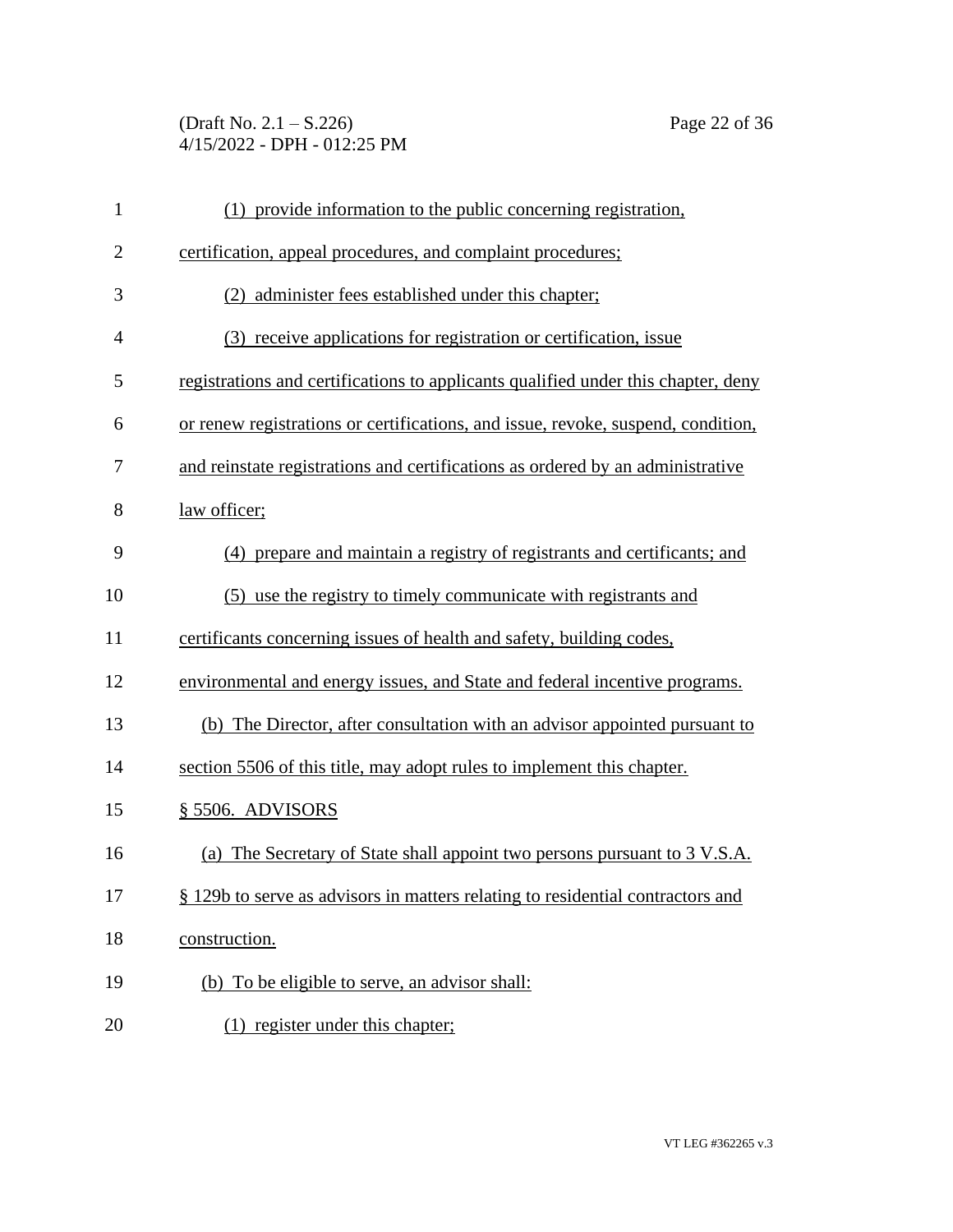(Draft No. 2.1 – S.226) Page 23 of 36 4/15/2022 - DPH - 012:25 PM

| $\mathbf{1}$   | (2) have at least three years' experience in residential construction            |
|----------------|----------------------------------------------------------------------------------|
| $\overline{2}$ | immediately preceding appointment; and                                           |
| 3              | (3) remain active in the profession during his or her service.                   |
| $\overline{4}$ | (c) The Director of Professional Regulation shall seek the advice of the         |
| 5              | advisors in implementing this chapter.                                           |
| 6              | § 5507. FEES                                                                     |
| 7              | A person regulated under this chapter shall pay the following fees at initial    |
| 8              | application and biennial renewal:                                                |
| 9              | (1) Registration, individual: \$75.00.                                           |
| 10             | Registration, business organization: \$250.00.<br>(2)                            |
| 11             | (3) State certifications: \$75.00 for a first certification and \$25.00 for      |
| 12             | each additional certification.                                                   |
| 13             | Subchapter 3. Registrations                                                      |
| 14             | § 5508. ELIGIBILITY                                                              |
| 15             | To be eligible for registration, the Director of Professional Regulation shall   |
| 16             | find that the applicant is in compliance with the provisions of this chapter and |
| 17             | applicable State law and has satisfied any judgment order related to the         |
| 18             | provision of professional services to a homeowner.                               |
| 19             | § 5509. REQUIREMENTS OF REGISTRANTS                                              |
| 20             | (a) Insurance. A person registered under this chapter shall maintain             |
| 21             | minimum liability insurance coverage in the amount of \$1,000,000.00 per         |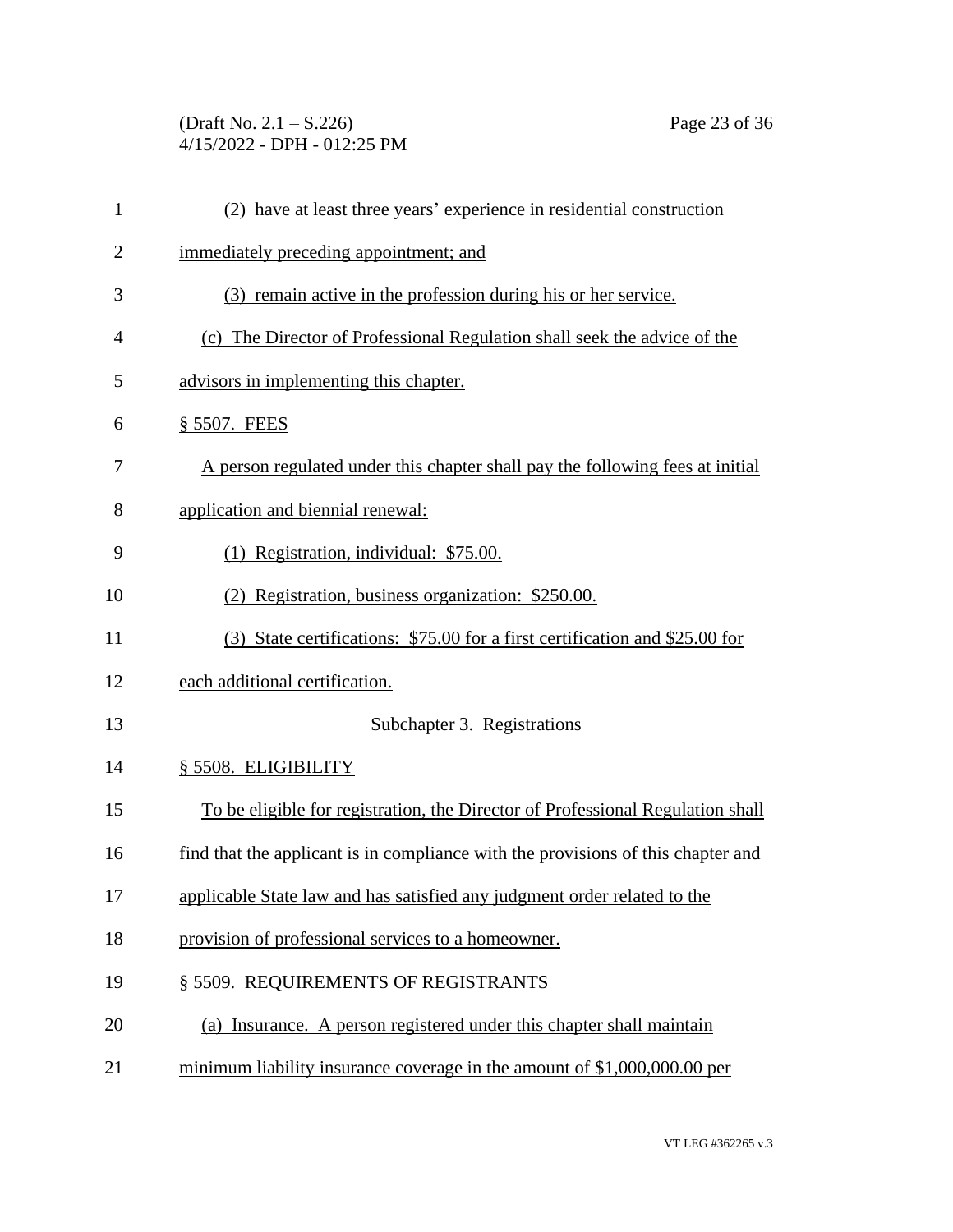(Draft No. 2.1 – S.226) Page 24 of 36 4/15/2022 - DPH - 012:25 PM

| $\mathbf{1}$   | occurrence and \$2,000,000.00 aggregate, evidence of which may be required   |
|----------------|------------------------------------------------------------------------------|
| $\overline{2}$ | as a precondition to issuance or renewal of a registration.                  |
| 3              | (b) Writing.                                                                 |
| $\overline{4}$ | (1) A person registered under this chapter shall execute a written           |
| 5              | contract prior to receiving a deposit or commencing residential construction |
| 6              | work if the estimated value of the labor and materials exceeds \$10,000.00.  |
| 7              | (2) A contract shall specify:                                                |
| 8              | (A) Price. One of the following provisions for the price of the              |
| 9              | contract:                                                                    |
| 10             | a maximum price for all work and materials;<br>(i)                           |
| 11             | (ii) a statement that billing and payment will be made on a time             |
| 12             | and materials basis, not to exceed a maximum price; or                       |
| 13             | (iii) a statement that billing and payment will be made on a time            |
| 14             | and materials basis and that there is no maximum price.                      |
| 15             | (B) Work dates. Estimated start and completion dates.                        |
| 16             | (C) Scope of work. A description of the services to be performed and         |
| 17             | a description of the materials to be used.                                   |
| 18             | (D) Change order provision. A description of how and when                    |
| 19             | amendments to the contract may be approved and documented, as agreed by      |
| 20             | the parties.                                                                 |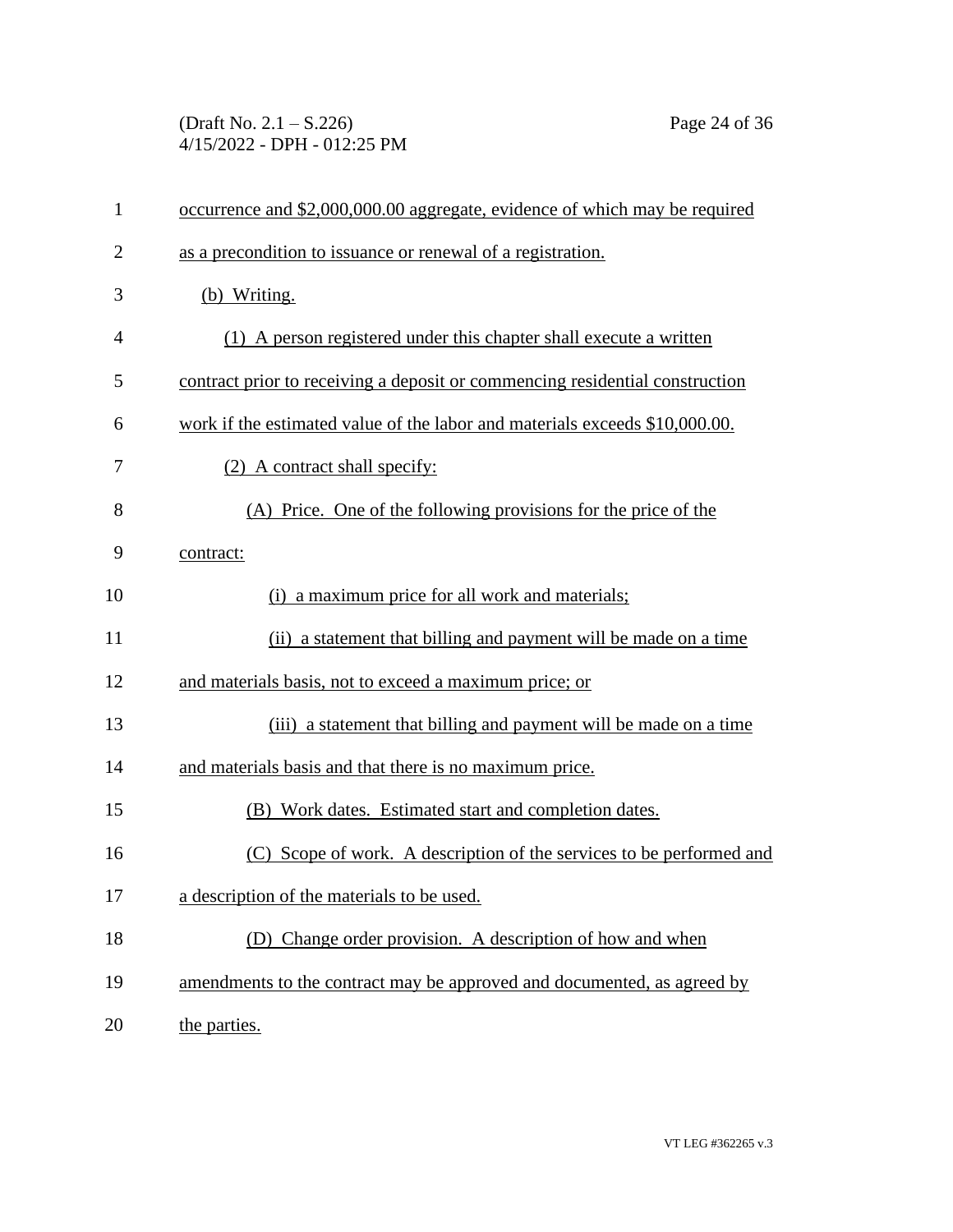| $\mathbf{1}$   | (3) The parties shall document an amendment to the contract in a signed            |  |  |
|----------------|------------------------------------------------------------------------------------|--|--|
| $\overline{2}$ | writing.                                                                           |  |  |
| 3              | (c) Down payment.                                                                  |  |  |
| $\overline{4}$ | (1) If a contract specifies a maximum price for all work and materials or          |  |  |
| 5              | a statement that billing and payment will be made on a time and materials          |  |  |
| 6              | basis, not to exceed a maximum price, the contract may require a down              |  |  |
| 7              | payment of up to one-half of the cost of labor to the consumer, or one-half of     |  |  |
| 8              | the price of materials, whichever is greater.                                      |  |  |
| 9              | (2) If a contract specifies that billing and payment will be made on a             |  |  |
| 10             | time and materials basis and that there is no maximum price, the contract may      |  |  |
| 11             | require a down payment as negotiated by the parties.                               |  |  |
| 12             | § 5510. PROHIBITIONS AND REMEDIES                                                  |  |  |
| 13             | (a) A person who does not register as required pursuant to this chapter may        |  |  |
| 14             | be subject to an injunction or a civil penalty, or both, for unauthorized practice |  |  |
| 15             | as provided in $3 \text{ V.S.A.} \$ $\frac{127(b)}{20}$ .                          |  |  |
| 16             | (b) The Office of Professional Regulation may discipline a registrant or           |  |  |
| 17             | certificant for unprofessional conduct as provided in 3 V.S.A. § 129a, except      |  |  |
| 18             | that $3 \text{ V.S.A. }$ $\S$ 129a(b) does not apply to a registrant.              |  |  |
| 19             | (c) The following conduct by a registrant, certificant, applicant, or person       |  |  |
| 20             | who later becomes an applicant constitutes unprofessional conduct:                 |  |  |
| 21             | failure to enter into a written contract when required by this chapter;<br>(1)     |  |  |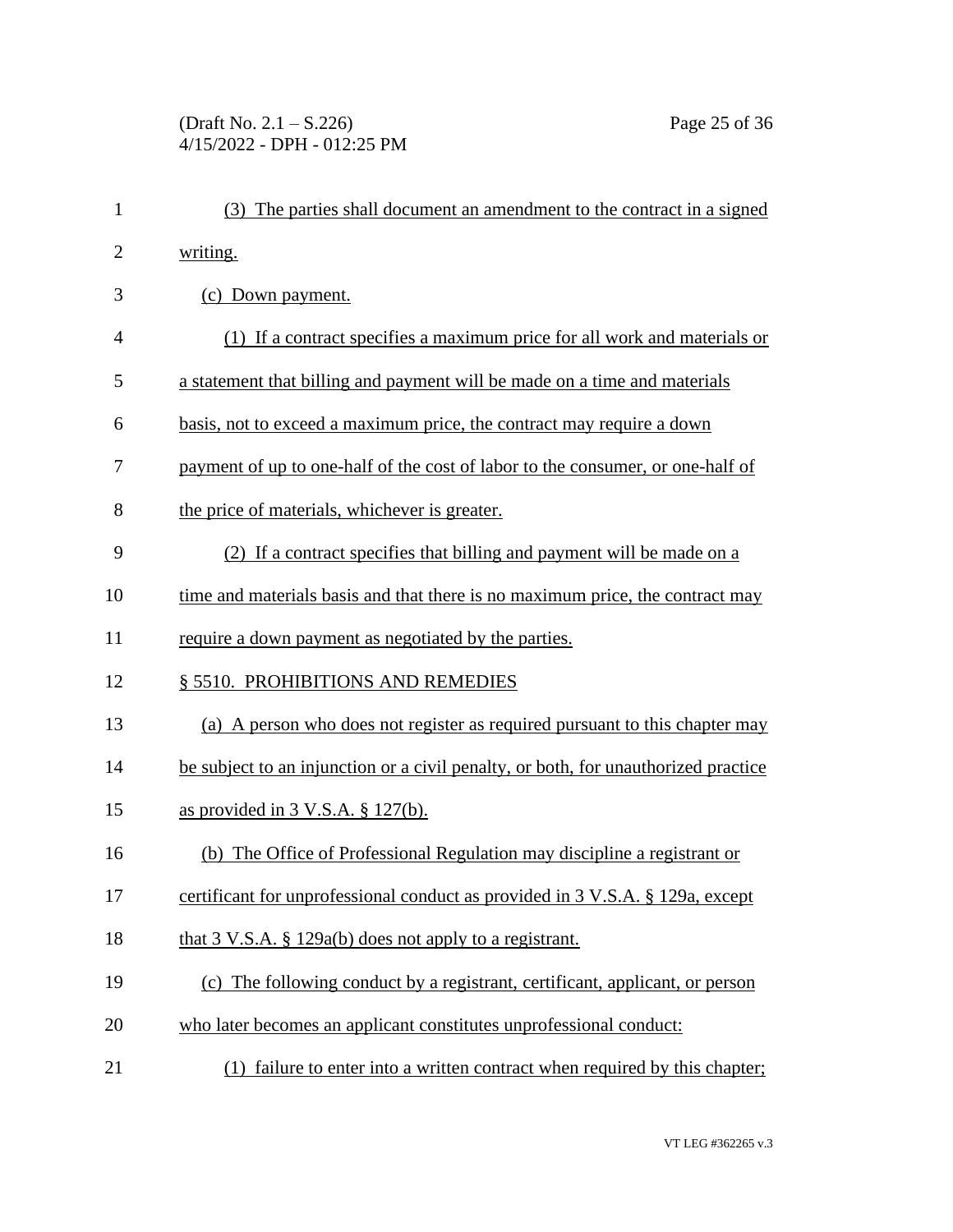# (Draft No. 2.1 – S.226) Page 26 of 36 4/15/2022 - DPH - 012:25 PM

| $\mathbf{1}$   | (2) failure to maintain liability or workers' compensation insurance as           |
|----------------|-----------------------------------------------------------------------------------|
| $\overline{2}$ | required by law;                                                                  |
| 3              | committing a deceptive act in commerce in violation of 9 V.S.A.<br>(3)            |
| $\overline{4}$ | § 2453;                                                                           |
| 5              | (4) falsely claiming certification under this chapter, provided that this         |
| 6              | subdivision does not prevent accurate and nonmisleading advertising or            |
| 7              | statements related to credentials that are not offered by this State; and         |
| 8              | (5) selling or fraudulently obtaining or furnishing a certificate of              |
| 9              | registration, certification, license, or any other related document or record, or |
| 10             | assisting another person in doing so, including by reincorporating or altering a  |
| 11             | trade name for the purpose or with the effect of evading or masking revocation,   |
| 12             | suspension, or discipline against a registration issued under this chapter.       |
| 13             | Sec. 15. IMPLEMENTATION                                                           |
| 14             | (a) Notwithstanding any contrary provision of 26 V.S.A. chapter 106:              |
| 15             | (1) The initial biennial registration term for residential contractors            |
| 16             | pursuant to 26 V.S.A. chapter 106 shall begin on April 1, 2023.                   |
| 17             | (2) The Secretary of State may begin receiving applications for the               |
| 18             | initial registration term on December 1, 2022.                                    |
| 19             | $(3)(A)$ The registration fee for individuals who submit complete                 |
| 20             | registration requests between December 1, 2022 and March 31, 2023 is \$25.00      |
| 21             | and between April 1, 2023 and March 31, 2024, the fee is \$50.00.                 |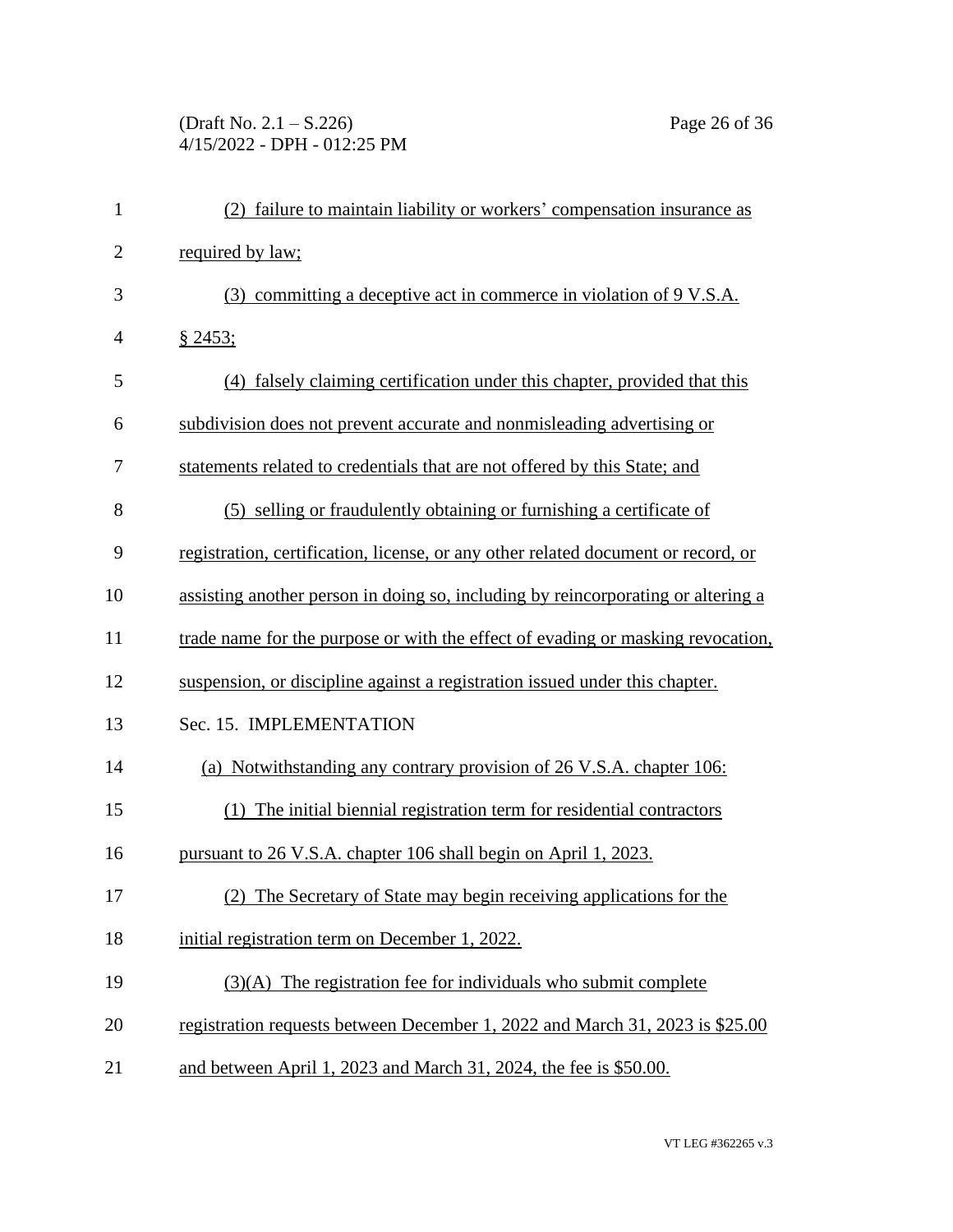(Draft No. 2.1 – S.226) Page 27 of 36 4/15/2022 - DPH - 012:25 PM

| $\mathbf{1}$   | (B) The registration fee for business organizations that submit                    |
|----------------|------------------------------------------------------------------------------------|
| $\overline{2}$ | complete registration requests between December 1, 2022 and March 31, 2023         |
| 3              | is \$175.00 and between April 1, 2023 and March 31, 2024, the fee is \$200.00.     |
| 4              | (4) Prior to April 1, 2024, the Office of Professional Regulation shall            |
| 5              | not take any enforcement action for unauthorized practice under 26 V.S.A.          |
| 6              | $\S$ 5510(a) against a residential contractor who fails to register as required by |
| 7              | this act.                                                                          |
| 8              | (b) On or before July 1, 2023, the Director of Professional Regulation shall       |
| 9              | establish an initial set of voluntary certifications, to include at minimum        |
| 10             | OSHA standards on construction projects and components of energy-efficient         |
| 11             | "green" building for insulators, carpenters, and heating and ventilation           |
| 12             | installers.                                                                        |
| 13             | Sec. 16. CREATION OF POSITIONS WITHIN THE OFFICE OF                                |
| 14             | PROFESSIONAL REGULATION; LICENSING                                                 |
| 15             | (a) There are created within the Secretary of State's Office of Professional       |
| 16             | Regulation one new position in licensing and one new position in enforcement.      |
| 17             | (b) In fiscal year 2023, the amount of \$200,000.00 in Office of Professional      |
| 18             | Regulation special funds is appropriated to the Secretary of State to fund the     |
| 19             | positions created in subsection (a) of this section.                               |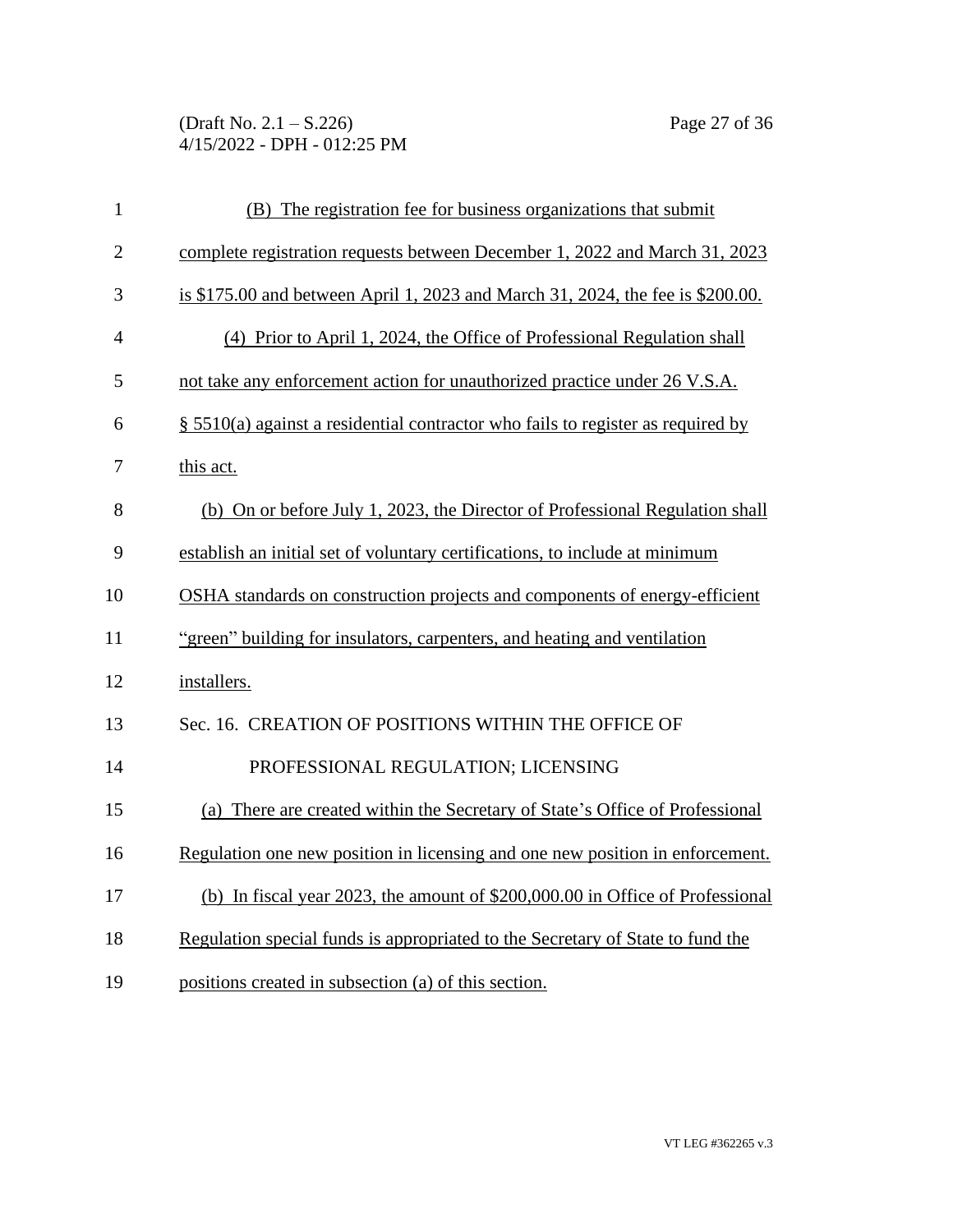(Draft No. 2.1 – S.226) Page 28 of 36 4/15/2022 - DPH - 012:25 PM

| $\mathbf{1}$ | Sec. 17. ATTORNEY GENERAL; CONSUMER ASSISTANCE                                |  |  |
|--------------|-------------------------------------------------------------------------------|--|--|
| $\mathbf{2}$ | PROGRAM; POSITION; APPROPRIATION                                              |  |  |
| 3            | (a) The Office of the Attorney General is authorized to create one            |  |  |
| 4            | classified, two-year full-time limited-service position within the Consumer   |  |  |
| 5            | Assistance Program, whose duties shall include:                               |  |  |
| 6            | (1) assisting with consumer complaints concerning residential                 |  |  |
| 7            | construction projects with a value of less than \$10,000.00;                  |  |  |
| 8            | (2) providing education, outreach, and mediation to contractors and           |  |  |
| 9            | consumers; and                                                                |  |  |
| 10           | (3) coordinating and facilitating information sharing concerning              |  |  |
| 11           | complaints with the Office of Professional Regulation.                        |  |  |
| 12           | (b) In fiscal year 2023, the amount of $$200,000.00$ is appropriated from the |  |  |
| 13           | General Fund to the Office of the Attorney General to create the position and |  |  |
| 14           | perform the duties provided in this section.                                  |  |  |
| 15           | Sec. 18. SECRETARY OF STATE; STATUS REPORT                                    |  |  |
| 16           | On or before January 15, 2024, the Office of Professional Regulation shall    |  |  |
| 17           | report to the House Committees on General, Housing, and Military Affairs and  |  |  |
| 18           | on Government Operations and to the Senate Committees on Economic             |  |  |
| 19           | Development, Housing and General Affairs and on Government Operations         |  |  |
| 20           | concerning the implementation of 26 V.S.A. chapter 106, including:            |  |  |
| 21           | the number of registrations and certifications;<br>(1)                        |  |  |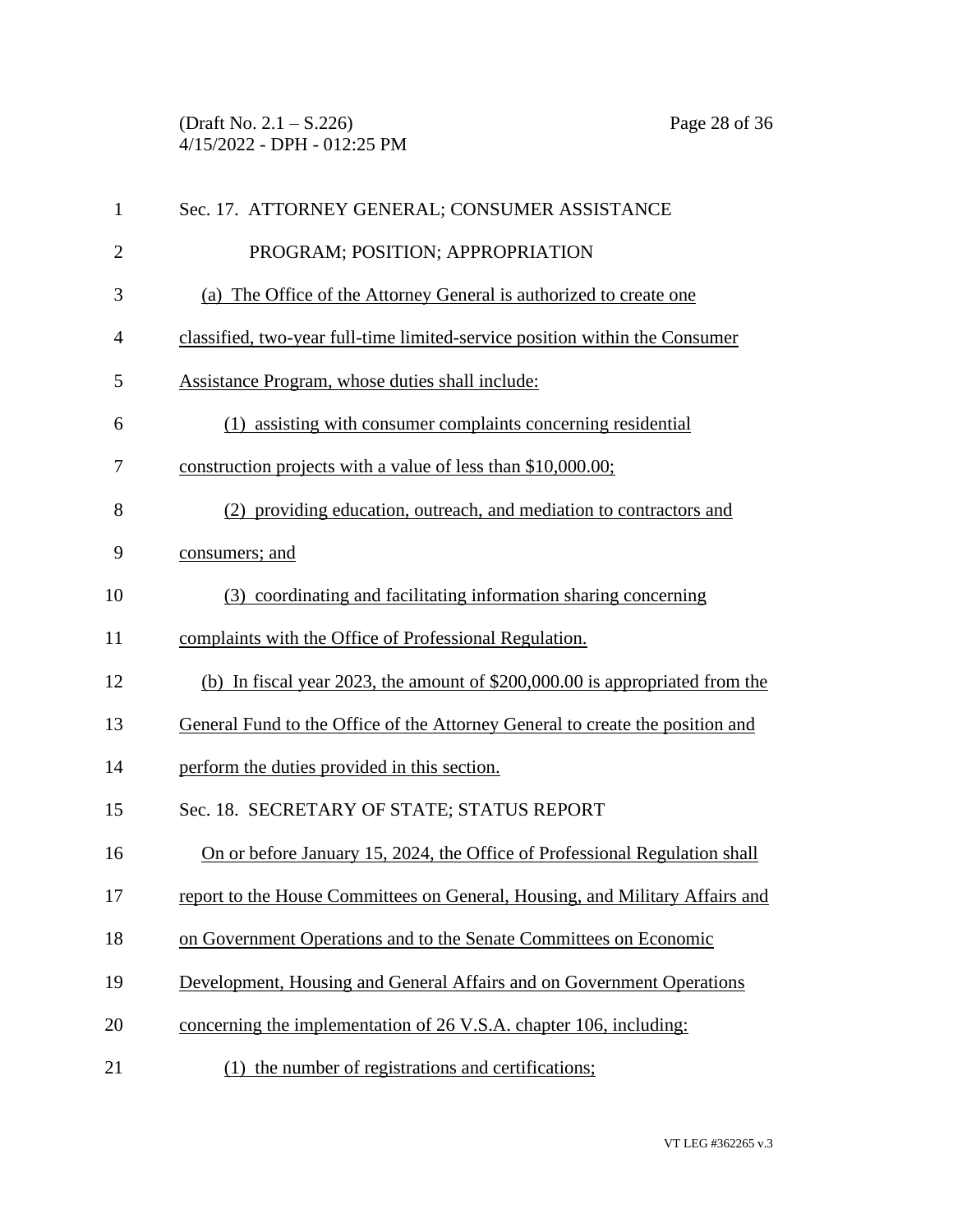(Draft No. 2.1 – S.226) Page 29 of 36 4/15/2022 - DPH - 012:25 PM

| $\mathbf{1}$   | (2) the resources necessary to implement the chapter;                          |  |  |
|----------------|--------------------------------------------------------------------------------|--|--|
| $\overline{2}$ | (3) the number and nature of any complaints or enforcement actions;            |  |  |
| 3              | (4) the potential design and implementation of a one-stop portal for           |  |  |
| $\overline{4}$ | contractors and consumers; and                                                 |  |  |
| 5              | (5) any other issues the Office deems appropriate.                             |  |  |
| 6              | Sec. 19. $9$ V.S.A. $\S$ 4500 is amended to read:                              |  |  |
| 7              | § 4500. LEGISLATIVE INTENT                                                     |  |  |
| 8              | (a) The provisions of this chapter establishing legal standards, duties, and   |  |  |
| 9              | requirements with respect to persons with disabilities in places of public     |  |  |
| 10             | accommodation as defined in this chapter, except those provisions relating to  |  |  |
| 11             | remedies, are intended to implement and to be construed so as to be consistent |  |  |
| 12             | with the Americans with Disabilities Act, 42 U.S.C. § 12101 et seq. and        |  |  |
| 13             | regulations promulgated under that act Act, and are not intended to impose     |  |  |
| 14             | additional or higher standards, duties, or requirements than that aet Act.     |  |  |
| 15             | (b) Subsections 4502(b) and (c) of this title shall not be construed to create |  |  |
| 16             | or impose on governmental entities additional or higher standards, duties, or  |  |  |
| 17             | requirements than that imposed by Title II of the Americans with Disabilities  |  |  |
| 18             | Act.                                                                           |  |  |
| 19             | (c) The provisions of this chapter shall be construed liberally to accomplish  |  |  |
| 20             | its remedial purposes and any exceptions and exemptions to the provisions of   |  |  |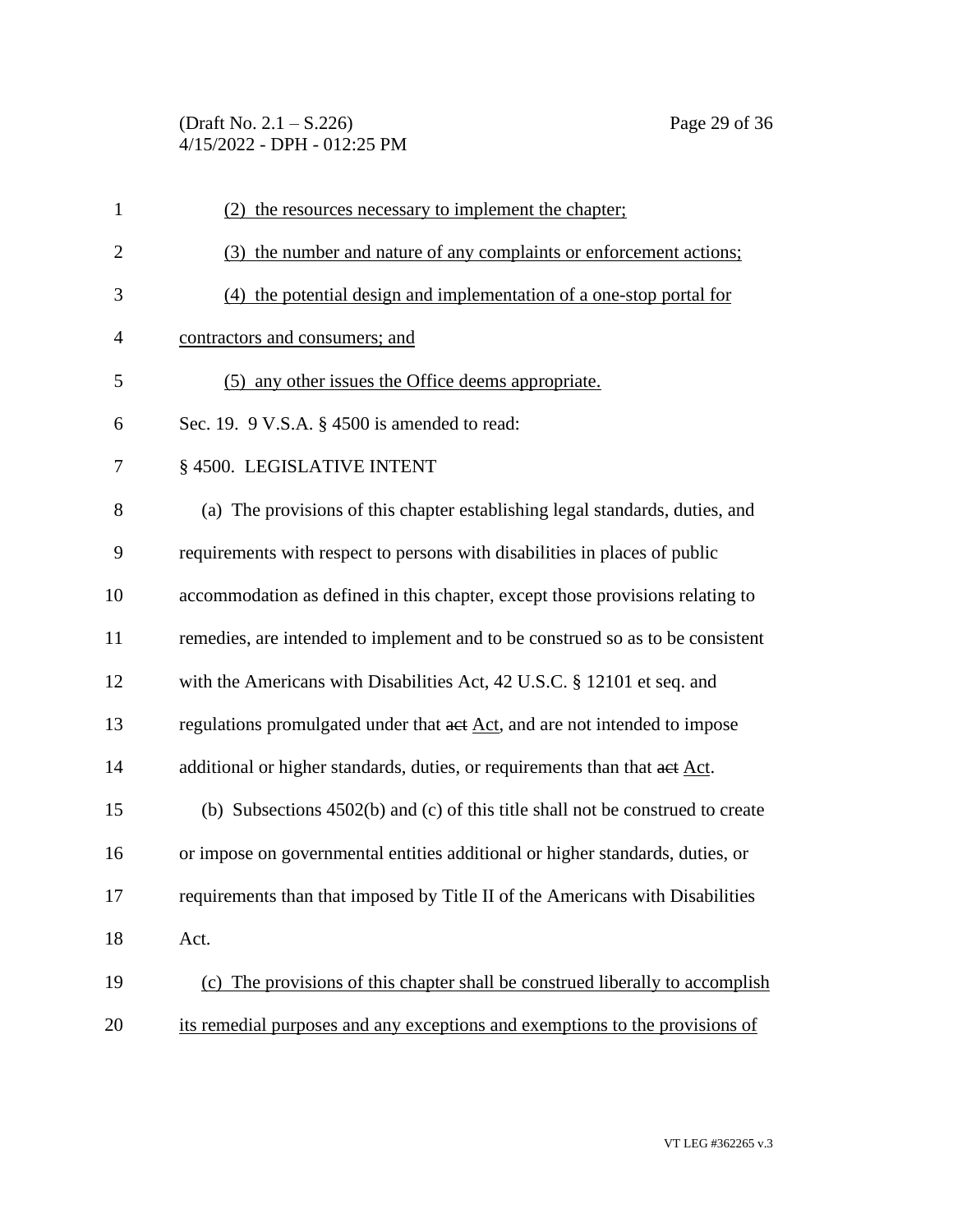(Draft No. 2.1 – S.226) Page 30 of 36 4/15/2022 - DPH - 012:25 PM

| $\mathbf{1}$   | this chapter shall be construed narrowly in order to maximize the deterrence of     |  |  |
|----------------|-------------------------------------------------------------------------------------|--|--|
| $\overline{2}$ | discriminatory behavior.                                                            |  |  |
| 3              | Sec. 20. 9 V.S.A. § 4503 is amended to read:                                        |  |  |
| 4              | § 4503. UNFAIR HOUSING PRACTICES                                                    |  |  |
| 5              | (a) It shall be unlawful for any person:                                            |  |  |
| 6              | * * *                                                                               |  |  |
| 7              | (2) To discriminate against, or to harass, any person in the terms,                 |  |  |
| 8              | conditions, privileges, and protections of the sale or rental of a dwelling or      |  |  |
| 9              | other real estate, or in the provision of services or facilities in connection      |  |  |
| 10             | therewith with a dwelling or other real estate, because of the race, sex, sexual    |  |  |
| 11             | orientation, gender identity, age, marital status, religious creed, color, national |  |  |
| 12             | origin, or disability of a person, or because a person intends to occupy a          |  |  |
| 13             | dwelling with one or more minor children, or because a person is a recipient of     |  |  |
| 14             | public assistance, or because a person is a victim of abuse, sexual assault, or     |  |  |
| 15             | stalking.                                                                           |  |  |
| 16             | * * *                                                                               |  |  |
| 17             | $(d)(1)$ As used in this section, "harass" means to engage in unwelcome             |  |  |
| 18             | conduct that detracts from, undermines, or interferes with the person's terms,      |  |  |
| 19             | conditions, privileges, or protections in the sale or rental of a dwelling or other |  |  |
| 20             | real estate, or in the provision of services or facilities in connection with a     |  |  |
| 21             | dwelling or other real estate, because of the person's race, sex, sexual            |  |  |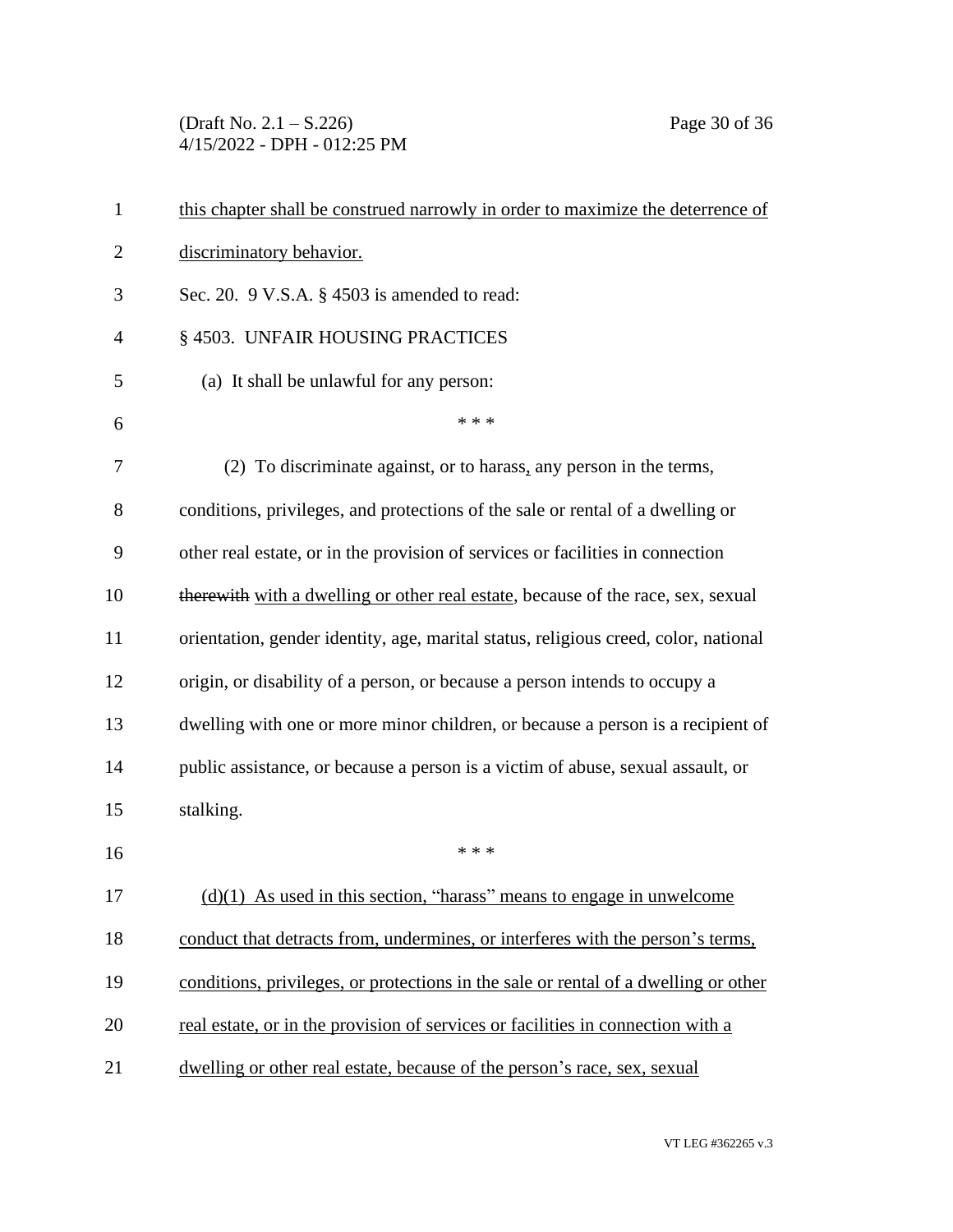(Draft No. 2.1 – S.226) Page 31 of 36 4/15/2022 - DPH - 012:25 PM

| $\mathbf{1}$   | orientation, gender identity, age, marital status, religious creed, color, national |
|----------------|-------------------------------------------------------------------------------------|
| $\overline{2}$ | origin, or disability, or because the person intends to occupy a dwelling with      |
| 3              | one or more minor children, or because the person is a recipient of public          |
| $\overline{4}$ | assistance, or because the person is a victim of abuse, sexual assault, or          |
| 5              | stalking.                                                                           |
| 6              | (2) Notwithstanding any judicial precedent to the contrary, harassing               |
| 7              | conduct need not be severe or pervasive to be unlawful pursuant to the              |
| 8              | provisions of this section. In determining whether conduct constitutes              |
| 9              | unlawful harassment:                                                                |
| 10             | (A) The determination shall be made on the basis of the record as a                 |
| 11             | whole, according to the totality of the circumstances, and a single incident may    |
| 12             | constitute unlawful harassment.                                                     |
| 13             | (B) Incidents that may be harassment shall be considered in the                     |
| 14             | aggregate with varying types of conduct and conduct based on multiple               |
| 15             | characteristics viewed in totality, rather than in isolation.                       |
| 16             | (C) Conduct may constitute unlawful harassment, regardless of                       |
| 17             | whether:                                                                            |
| 18             | (i) the complaining person is the person being harassed;                            |
| 19             | (ii) the complaining person acquiesced or otherwise submitted to                    |
| 20             | or participated in the conduct;                                                     |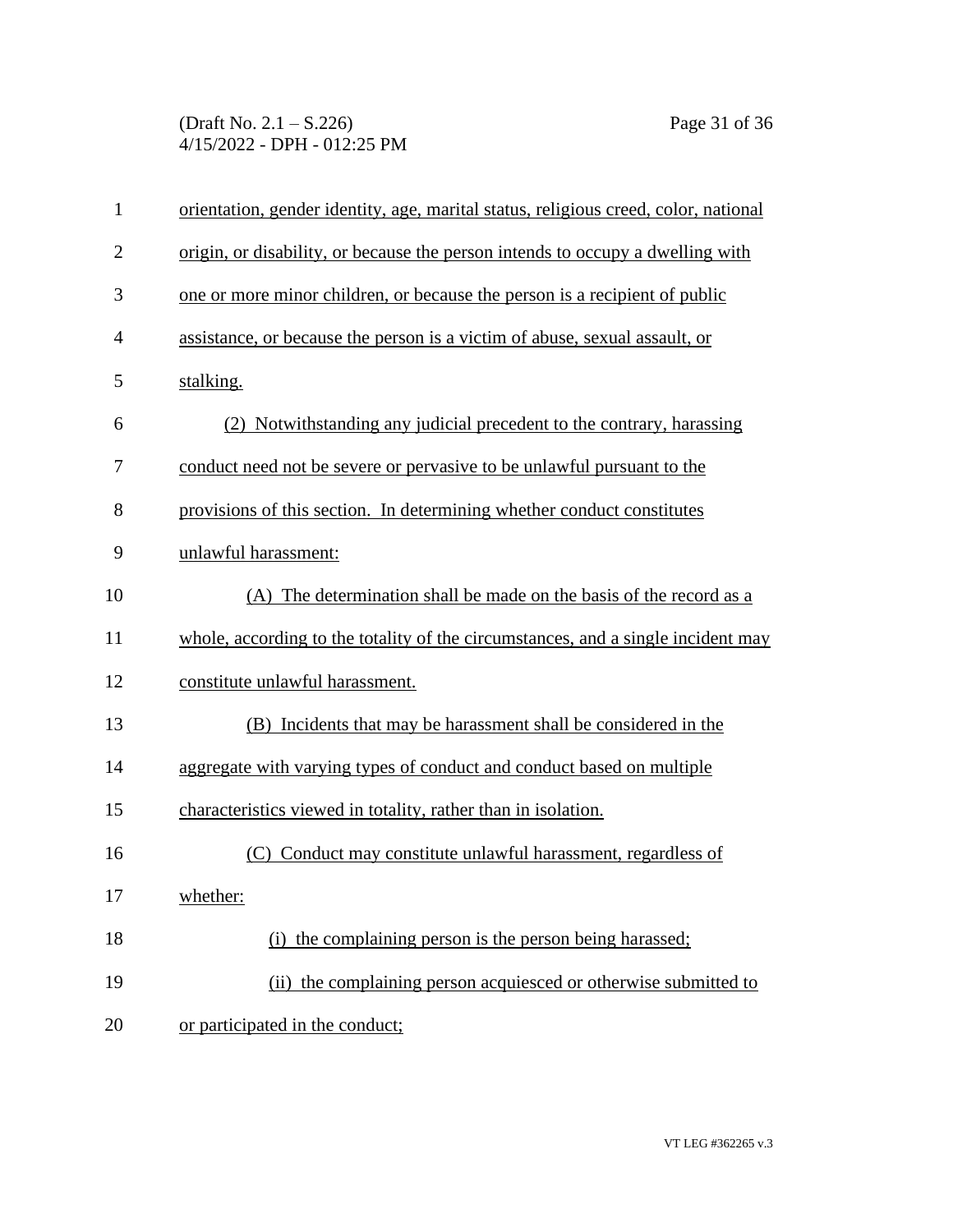(Draft No. 2.1 – S.226) Page 32 of 36 4/15/2022 - DPH - 012:25 PM

| $\mathbf{1}$   | (iii) the conduct is also experienced by others outside the                          |
|----------------|--------------------------------------------------------------------------------------|
| $\overline{2}$ | protected class involved in the conduct;                                             |
| 3              | (iv) the complaining person was able to enjoy the benefit of                         |
| 4              | applicable terms, conditions, privileges, or protections in the sale or rental of    |
| 5              | the dwelling or other real estate, or to obtain services or facilities in connection |
| 6              | with the dwelling or other real estate, despite the conduct;                         |
| 7              | (v) the conduct resulted in a physical or psychological injury; or                   |
| 8              | (vi) the conduct occurred outside the dwelling or other real estate.                 |
| 9              | (3) behavior that a reasonable person with the same protected                        |
| 10             | characteristic would consider to be a petty slight or trivial inconvenience shall    |
| 11             | not constitute unlawful harassment or discrimination pursuant to this section.       |
| 12             | Sec. 21. PROHIBITION OF TAX SALE WHILE VHAP APPLICATION                              |
| 13             | <b>PENDING</b>                                                                       |
| 14             | (a) Not less than 60 days prior to serving a notice of sale on a delinquent          |
| 15             | taxpayer pursuant to 32 V.S.A. § $5252(a)(3)$ , a town or municipality shall mail    |
| 16             | to the delinquent taxpayer's last known address a notice in the following, or        |
| 17             | substantially similar, form:                                                         |
| 18             | "If this property is your primary residence, you may be able to get help with        |
| 19             | delinquent property tax and utility payments through the Vermont Homeowner           |
| 20             | Assistance Program (VHAP). VHAP can help you avoid tax sale and transfer             |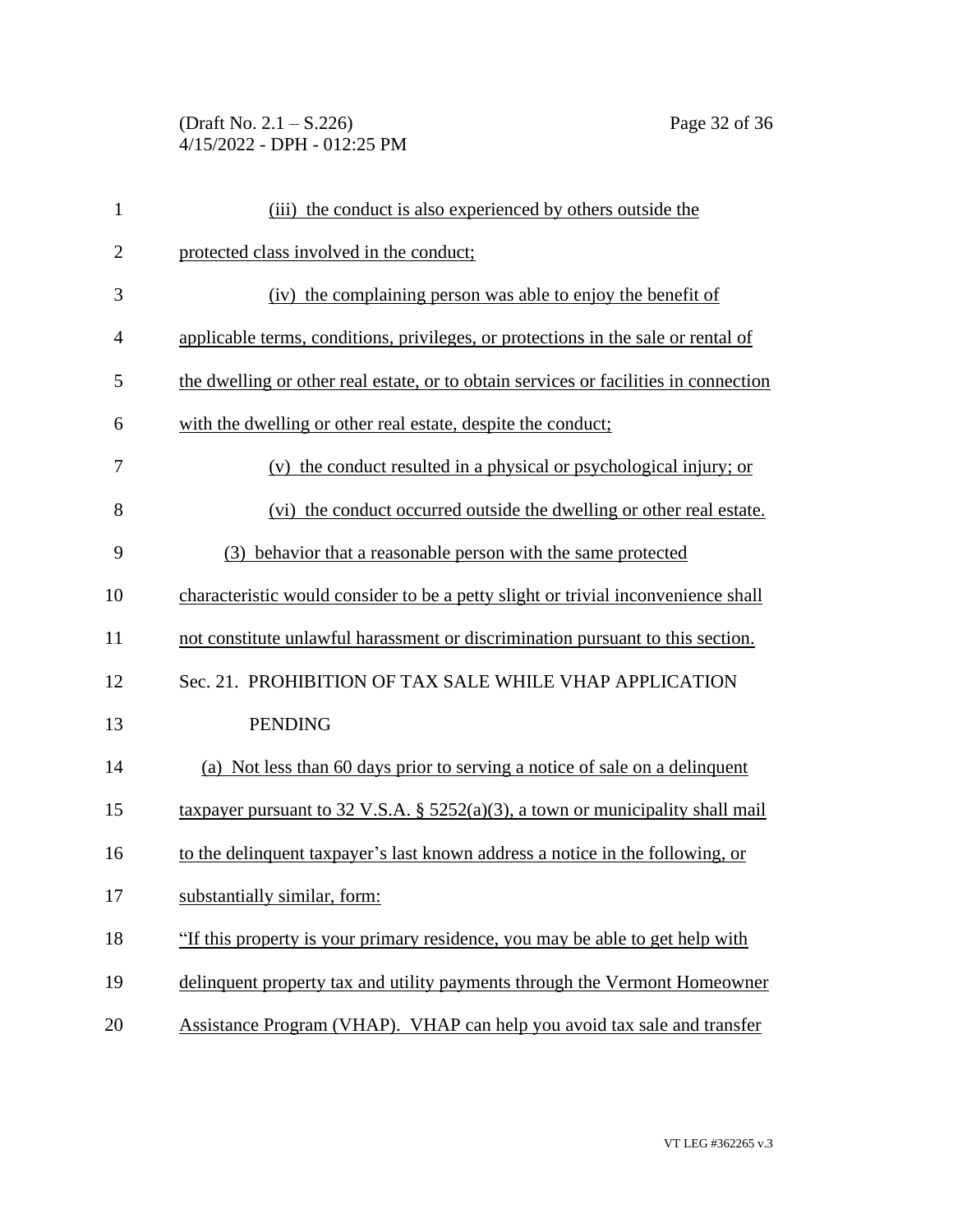(Draft No. 2.1 – S.226) Page 33 of 36 4/15/2022 - DPH - 012:25 PM

| $\mathbf{1}$   | of your property by paying delinquent property taxes, water and sewer charges,    |
|----------------|-----------------------------------------------------------------------------------|
| $\overline{2}$ | interest, and penalties.                                                          |
| 3              | You can apply for VHAP online at vermonthap.vhfa.org. For advice about the        |
| $\overline{4}$ | program and help completing the application, call Vermont Legal Aid at 1-         |
| 5              | 800-889-2047.                                                                     |
| 6              | If you apply for VHAP, you must notify your town in writing, and your             |
| 7              | property will not be sold or transferred while your application is pending."      |
| 8              | (b) A notice of sale to a delinquent taxpayer pursuant to 32 V.S.A.               |
| 9              | $\S$ 5252(a)(3) shall include the notice in subsection (a) of this section.       |
| 10             | (c) If a town or municipality has sold a delinquent taxpayer's property           |
| 11             | pursuant to 32 V.S.A. § 5254 prior to the effective date of this section, but the |
| 12             | deed conveying title to the purchaser has not yet been executed pursuant to       |
| 13             | 32 V.S.A. § 5261, not later than 30 days from the effective date of this section, |
| 14             | the town or municipality shall mail to the delinquent taxpayer's last known       |
| 15             | address the notice in subsection (a) of this section.                             |
| 16             | $(d)(1)$ A homeowner who has applied for VHAP may request a stay of the           |
| 17             | tax sale process or extension of the redemption period while the VHAP             |
| 18             | application is pending by attesting to the municipality that the homeowner has    |
| 19             | made a good faith application for VHAP funds in connection with the               |
| 20             | homeowner's primary residence.                                                    |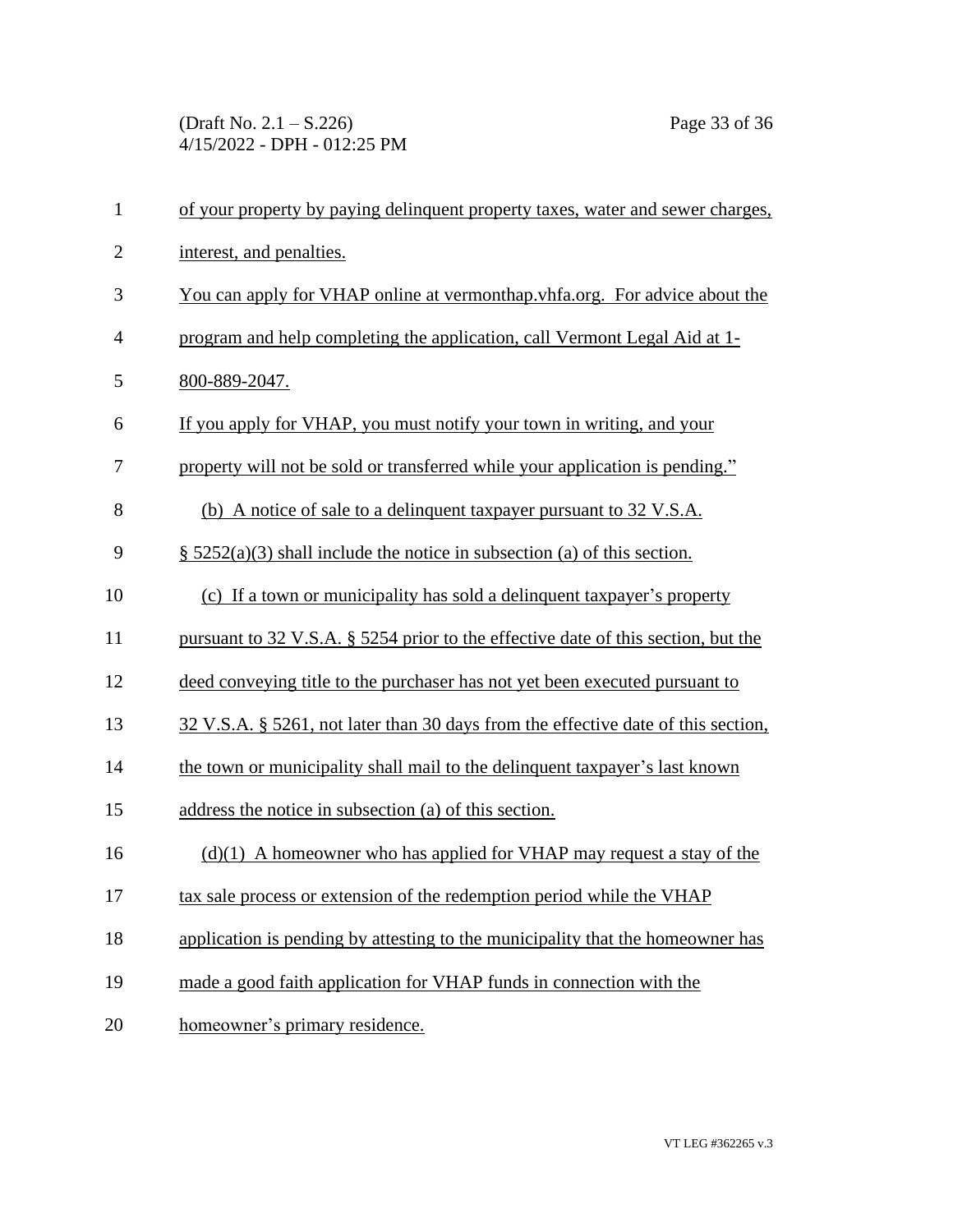# (Draft No. 2.1 – S.226) Page 34 of 36 4/15/2022 - DPH - 012:25 PM

| $\mathbf{1}$   | (2) Upon notification that a VHAP application is pending, a                    |  |  |
|----------------|--------------------------------------------------------------------------------|--|--|
| $\overline{c}$ | municipality shall not conduct a tax sale of the property until one of the     |  |  |
| 3              | following occurs:                                                              |  |  |
| 4              | (A) the applicant is deemed ineligible for VHAP;                               |  |  |
| 5              | (B) the VHAP application is closed due to inaction by the applicant;           |  |  |
| 6              | $or$                                                                           |  |  |
| 7              | (C) payment is issued to the municipality on a qualifying application.         |  |  |
| 8              | (3) If a payment is issued that satisfies the delinquency, the sale shall      |  |  |
| 9              | not proceed.                                                                   |  |  |
| 10             | $(e)(1)$ If a tax sale occurred prior to the delinquent taxpayer's application |  |  |
| 11             | for VHAP, the redemption period established in 32 V.S.A. § 5260 shall be       |  |  |
| 12             | extended by operation of law until one of the following occurs:                |  |  |
| 13             | (A) the applicant is deemed ineligible for VHAP;                               |  |  |
| 14             | (B) the VHAP application is closed due to inaction by the applicant;           |  |  |
| 15             | $or$                                                                           |  |  |
| 16             | payment is issued to the municipality on a qualifying application.             |  |  |
| 17             | (2) If payment is issued for the redemption amount, the deed shall not be      |  |  |
| 18             | made to the purchaser, but the sums shall be paid to the purchaser pursuant to |  |  |
| 19             | 32 V.S.A. § 5260.                                                              |  |  |
| 20             | This section is repealed on September 30, 2025.<br>(f)(1)                      |  |  |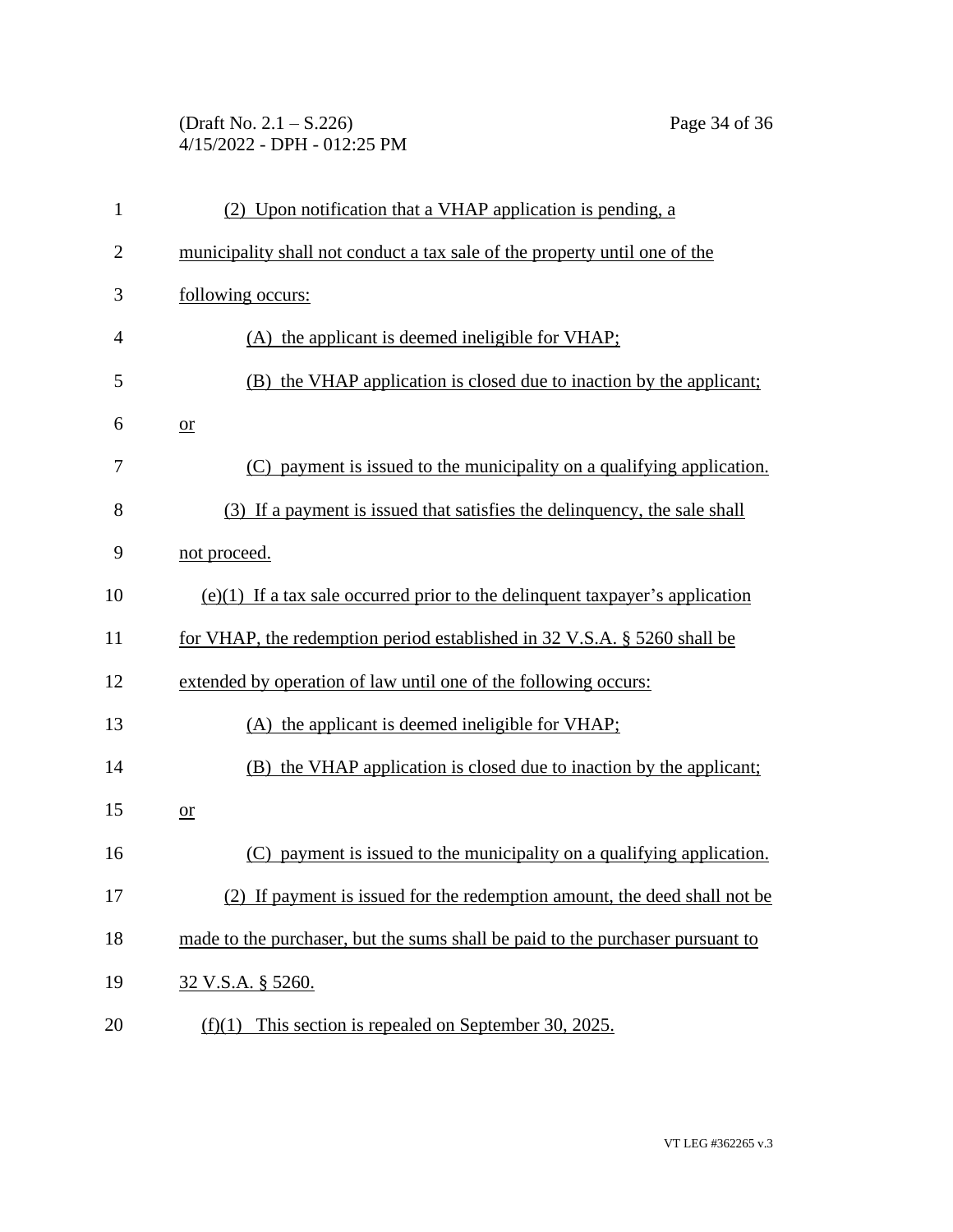(Draft No. 2.1 – S.226) Page 35 of 36 4/15/2022 - DPH - 012:25 PM

| 1              | (2) The notice obligations in subsections (a)–(c) of this section shall     |
|----------------|-----------------------------------------------------------------------------|
| $\overline{2}$ | cease when the Vermont Housing Finance Agency stops accepting VHAP          |
| 3              | applications because funding is exhausted.                                  |
| 4              | Sec. 22. 10 V.S.A. § 12 is added to read:                                   |
| 5              | § 12. VERMONT LAND ACCESS AND OPPORTUNITY BOARD                             |
| 6              | (a) Creation. There is created the Vermont Land Access and Opportunity      |
| 7              | Board, which for administrative purposes shall be attached to the Vermont   |
| 8              | Housing and Conservation Board.                                             |
| 9              | (b) Powers and duties. The Board shall promote racial and social equity in  |
| 10             | property ownership for Vermonters who have historically suffered from       |
| 11             | discrimination and who have not had equal access to public or private       |
| 12             | economic benefits.                                                          |
| 13             | Sec. 23. EFFECTIVE DATES                                                    |
| 14             | This act shall take effect on July 1, 2022, except that Sec. 11 (Missing    |
| 15             | Middle Pilot Program) and Sec. 21 (tax sales) shall take effect on passage. |
| 16             |                                                                             |
| 17             |                                                                             |
| 18             |                                                                             |
| 19             |                                                                             |
| 20             |                                                                             |
| 21             |                                                                             |